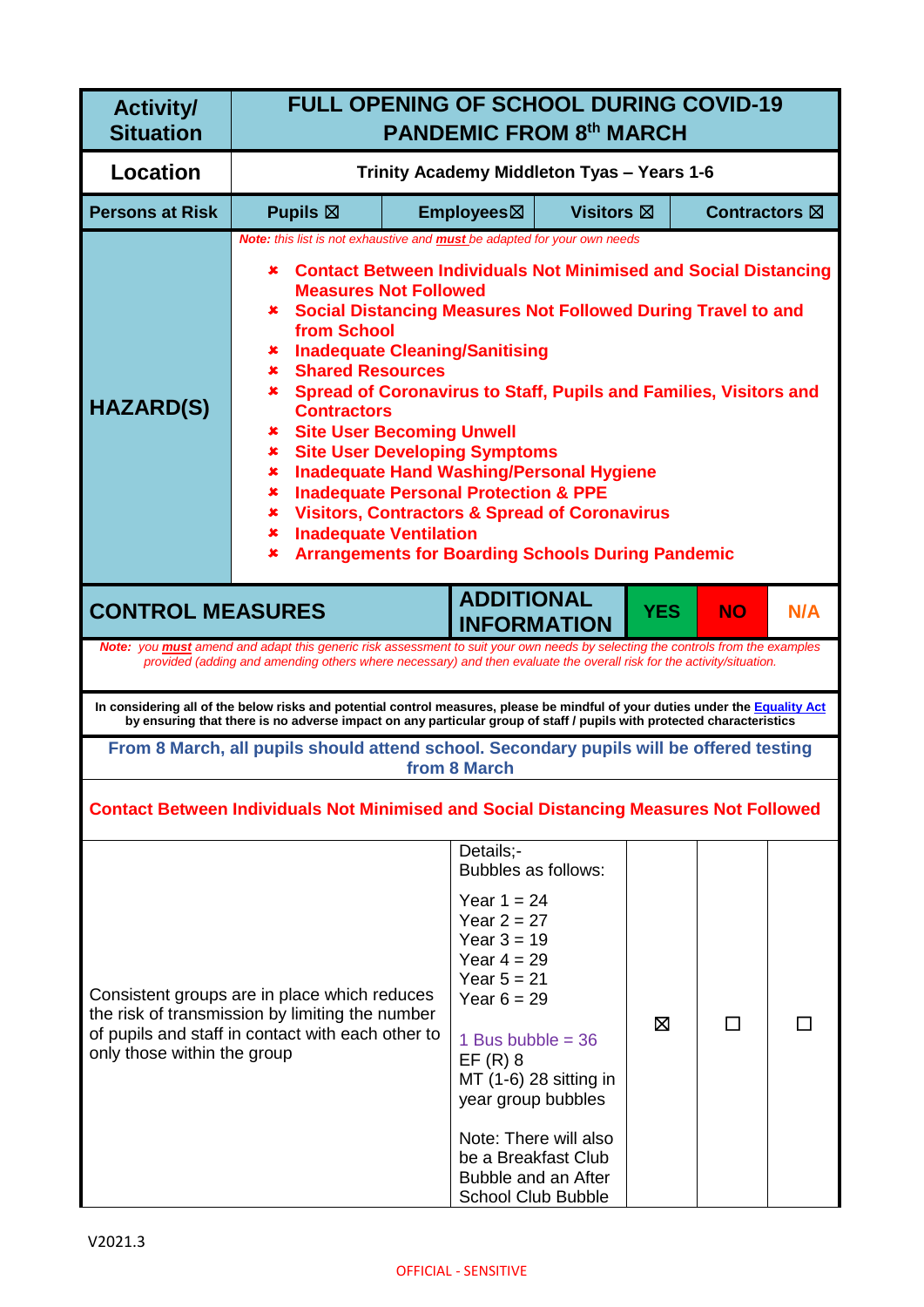|                                                                                                                                                                                                                                                                                                      | run by a private<br>provider - Numbers<br>TBC but usually both<br>less than 15.                                                                                                                                                                                                                                                                                                                                                                                                                                     |   |              |   |
|------------------------------------------------------------------------------------------------------------------------------------------------------------------------------------------------------------------------------------------------------------------------------------------------------|---------------------------------------------------------------------------------------------------------------------------------------------------------------------------------------------------------------------------------------------------------------------------------------------------------------------------------------------------------------------------------------------------------------------------------------------------------------------------------------------------------------------|---|--------------|---|
| The school keeps a record of pupils and staff in<br>each group, and any close contact that takes<br>places between children and staff in different<br>groups                                                                                                                                         | Timetables are in<br>place. Any close<br>contact outside of<br>bubbles will be<br>reported by teachers<br>and logged by the<br>Head of School.<br>This should be a<br>proportionate<br>recording process.<br>Schools do not need<br>to ask pupils to<br>record everyone<br>they have spent time<br>with each day or ask<br>staff to keep<br>definitive records in<br>a way that is overly<br>burdensome                                                                                                             | ⊠ |              |   |
| Distinct groups or 'bubbles' that do not mix are<br>maintained which makes it quicker and easier<br>in the event of a positive case to identify those<br>who may need to self-isolate and to keep that<br>number as small as possible                                                                | As above, there are<br>6 bubbles, plus the<br>bus and before and<br>after school club                                                                                                                                                                                                                                                                                                                                                                                                                               | ⊠ |              |   |
| Primary schools may be able to implement<br>groups that are the size of a full class. If that<br>can be achieved, it is recommended, as this<br>will help to reduce the number of people who<br>could be asked to isolate should someone in<br>the group become ill with coronavirus (COVID-<br>19). | Circumstances need<br>to be assessed and<br>if class-sized groups<br>are not compatible<br>with offering a full<br>range of subjects or<br>managing the<br>practical logistics<br>within and around<br>school, you can look<br>to implement year<br>group sized<br>'bubbles'<br>Whilst children will<br>spend the majority of<br>time in their class<br>bubble, we will have<br>2 bubbles<br>consistently eating<br>lunch at the same<br>time at either end of<br>the hall e.g.<br>1. Y1&2<br>2. Y3&4<br>Y5&6<br>3. | ⊠ | $\mathsf{L}$ |   |
| In the younger years in Secondary Schools<br>(key stage 3), schools may be able to<br>implement groups that are the size of a full                                                                                                                                                                   |                                                                                                                                                                                                                                                                                                                                                                                                                                                                                                                     |   |              | 区 |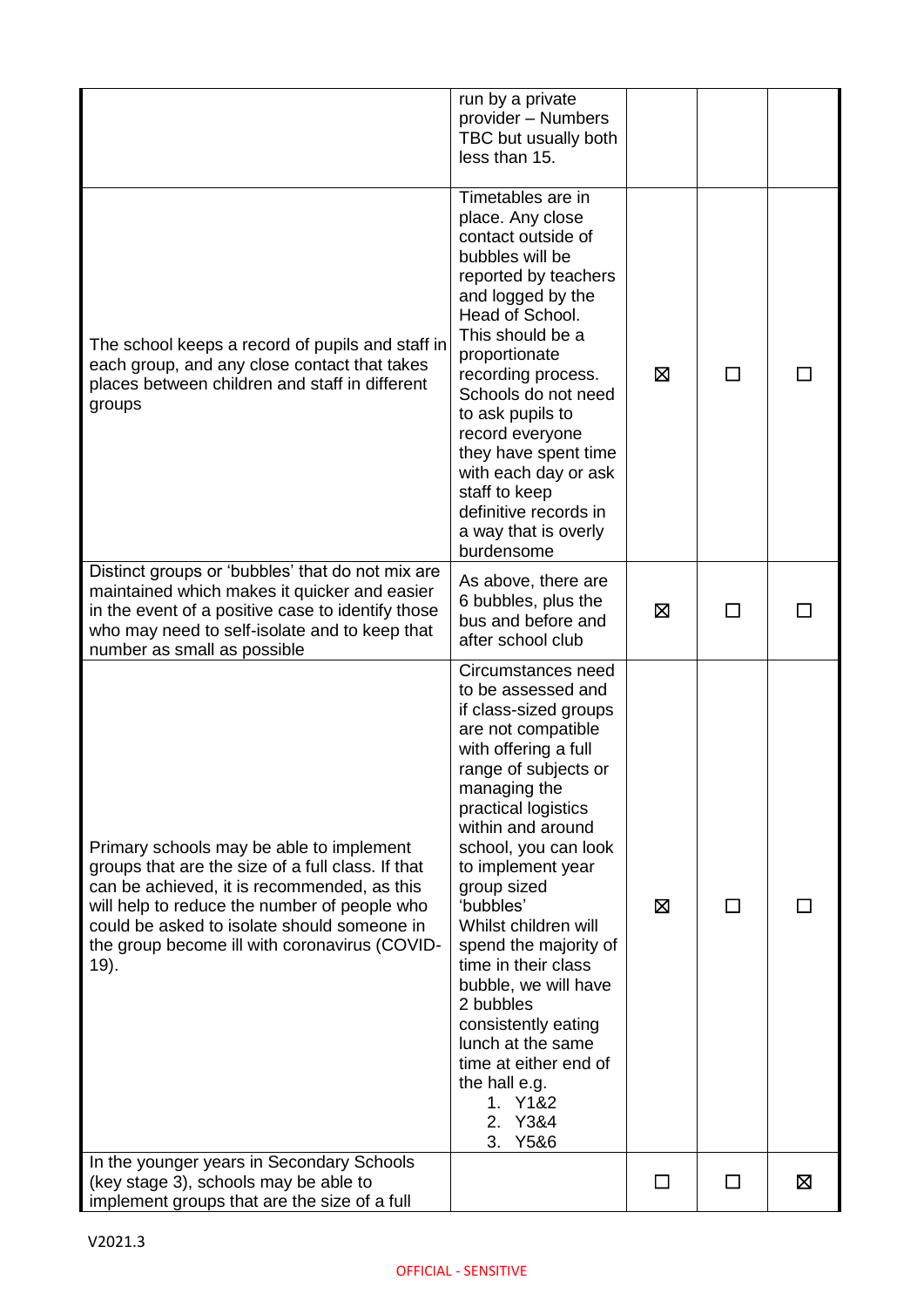| class. If that can be achieved, it is<br>recommended, as this will help to reduce the<br>number of people who could be asked to<br>isolate should someone in group become ill<br>with coronavirus (COVID-19).                                                                                                                                                 |                                                                                                                                                                                                                                                                                            |   |               |   |
|---------------------------------------------------------------------------------------------------------------------------------------------------------------------------------------------------------------------------------------------------------------------------------------------------------------------------------------------------------------|--------------------------------------------------------------------------------------------------------------------------------------------------------------------------------------------------------------------------------------------------------------------------------------------|---|---------------|---|
| In Secondary Schools, and certainly in the<br>older age groups at key stage 4 and key stage<br>5, the groups are likely to need to be the size<br>of a year group to enable schools to deliver the<br>full range of curriculum subjects and students<br>to receive specialist teaching. If this can be<br>achieved with small groups, they are<br>recommended |                                                                                                                                                                                                                                                                                            |   | ΙI            | ⊠ |
| Whatever the size of the group, they are kept<br>apart from other groups and older children are<br>encouraged to keep their distance within their<br>groups                                                                                                                                                                                                   | Staff will ensure<br>older children social<br>distance and front<br>facing desks have<br>been set up to<br>facilitate this in Yrs<br>2-6. Bubbles will<br>keep apart but it is<br>accepted that this is<br>difficult within Y1.                                                            | ⊠ | ΙI            |   |
| Schools with the capability to do it should take<br>steps to limit interaction, and the sharing of<br>rooms and social spaces between groups as<br>much as possible                                                                                                                                                                                           | Each bubble has<br>their own allocated<br>room, outdoor space<br>and hall time for<br>lunch.                                                                                                                                                                                               | ⊠ | $\mathcal{L}$ |   |
| It is recognised that younger children will not<br>be able to maintain social distancing, and it is<br>acceptable for them not to distance within their<br>group                                                                                                                                                                                              | Y1 aware                                                                                                                                                                                                                                                                                   | ⊠ |               |   |
| Schools keep children in their class groups for<br>the majority of the classroom time, but also<br>allow mixing into wider groups for specialist<br>teaching, wraparound care and transport                                                                                                                                                                   | There will also be a<br><b>Breakfast Club</b><br>Bubble and an After<br><b>School Club Bubble</b><br>run by a private<br>provider (only<br>business)- Numbers<br>TBC but usually both<br>less than 15.<br>1 Bus bubble = $36$<br>$EF(R)$ 8<br>MT (1-6) 28 sitting in<br>year group bubbles | 区 | ΙI            |   |
| Siblings may be in different groups                                                                                                                                                                                                                                                                                                                           | There are a number<br>of siblings in<br>different bubbles.                                                                                                                                                                                                                                 | ⊠ | П             |   |
| Teachers and other staff operate across<br>different classes and year groups in order to<br>facilitate the delivery of the school timetable                                                                                                                                                                                                                   | Limited number of<br>staff work across<br>bubbles in order to<br>support teaching<br>and learning e.g.<br>We do have PPA<br>teachers who will                                                                                                                                              | ⊠ | $\Box$        |   |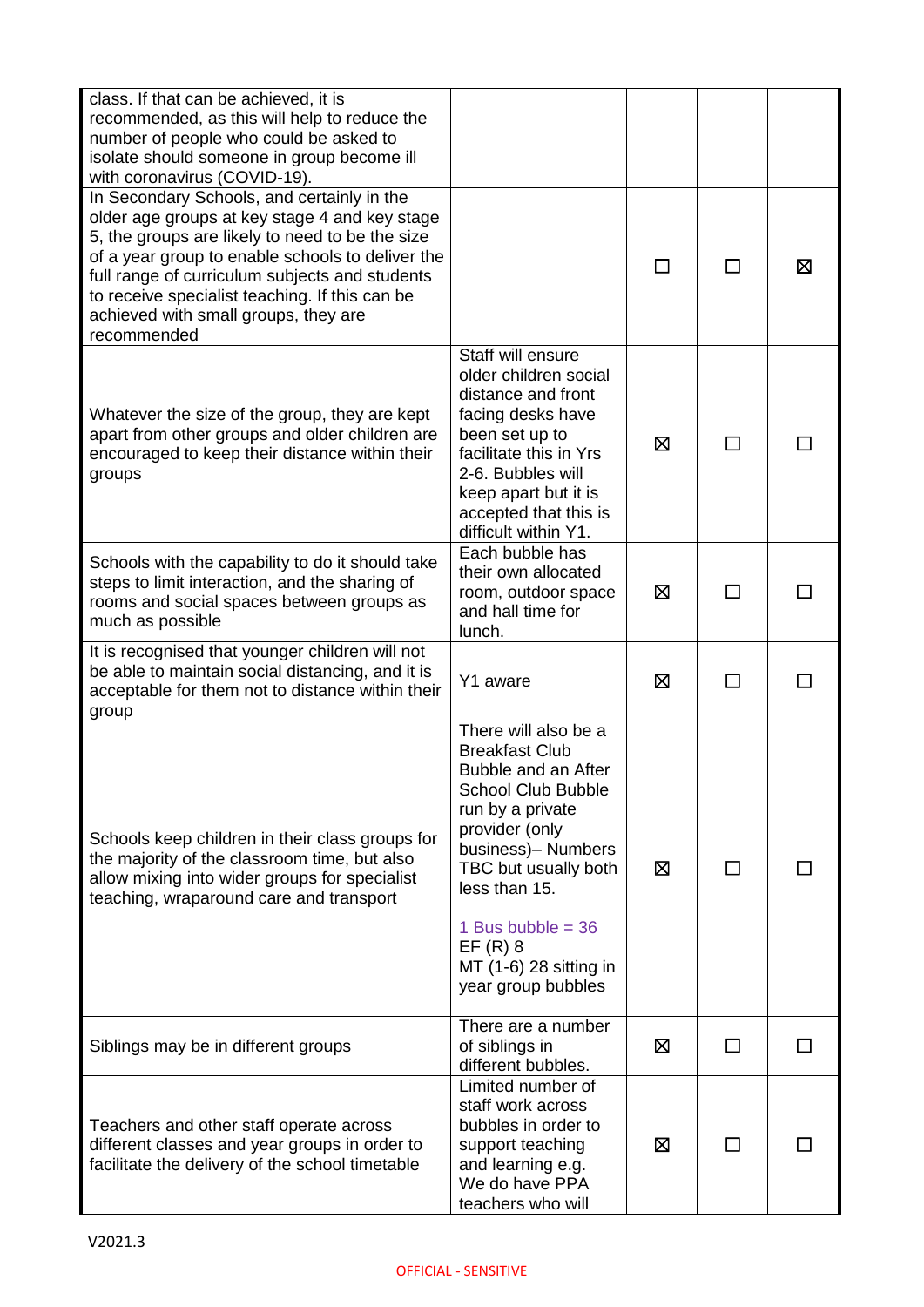| Where staff need to move between classes<br>and year groups, they should keep their<br>distance from pupils and other staff as much as<br>they can, ideally 2 metres from other adults<br>The number of interactions or changes are<br>minimised wherever possible<br>Where possible adults maintain a 2 metre<br>distance from each other, and from children | ensure 2m social<br>distancing.<br>See Inadequate<br><b>Personal Protection</b><br>section of this RA<br>Note: 1 member of<br>staff does move<br>between 2 schools,<br>but knows to be<br>extra vigilant.<br>We have limited<br>mixing where<br>staffing will allow<br>Staff know to<br>maintain 2m social<br>distancing.<br>Staff aware<br>- direct close<br>contacts - face to                                                                                                                                                                                                                                                                                           | X<br>⊠<br>⊠ | $\mathsf{L}$<br>П |  |
|---------------------------------------------------------------------------------------------------------------------------------------------------------------------------------------------------------------------------------------------------------------------------------------------------------------------------------------------------------------|----------------------------------------------------------------------------------------------------------------------------------------------------------------------------------------------------------------------------------------------------------------------------------------------------------------------------------------------------------------------------------------------------------------------------------------------------------------------------------------------------------------------------------------------------------------------------------------------------------------------------------------------------------------------------|-------------|-------------------|--|
| Adults avoid close face to face contact and<br>limit time spent within 1 metre of anyone                                                                                                                                                                                                                                                                      | face contact with an<br>infected individual<br>for any length of<br>time, within 1 metre,<br>including being<br>coughed on, a face<br>to face conversation,<br>or unprotected<br>physical contact<br>(skin-to-skin)<br>- proximity contacts -<br>extended close<br>contact (within 1 to 2<br>metres for more than<br>15 minutes either as<br>a one-off contact or<br>added up together<br>over one day) with<br>an infected<br>individual<br>Guidance-for-<br>contacts-of-people-<br>with-possible-or-<br>confirmed-<br>coronavirus-covid-<br>19-infection-who-do-<br>not-live-with-the-<br>person/guidance-for-<br>contacts-of-people-<br>with-possible-or-<br>confirmed- | ⊠           |                   |  |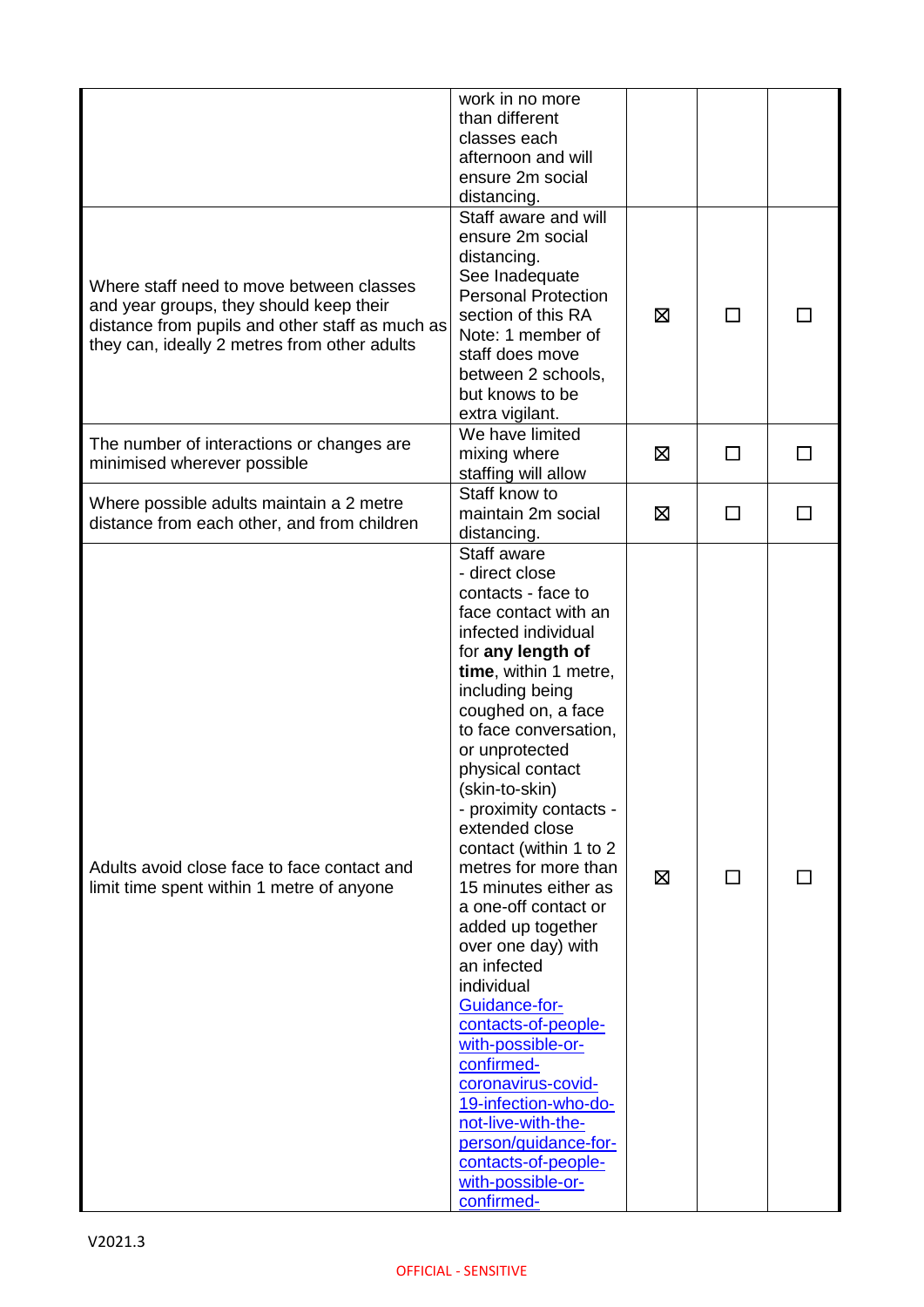|                                                                                                                                                                                                                                                                                                                                   | coronavirus-covid-<br>19-infection-who-do-<br>not-live-with-the-<br>person                                                                                                                                                                                                                                                                                                                             |   |              |    |
|-----------------------------------------------------------------------------------------------------------------------------------------------------------------------------------------------------------------------------------------------------------------------------------------------------------------------------------|--------------------------------------------------------------------------------------------------------------------------------------------------------------------------------------------------------------------------------------------------------------------------------------------------------------------------------------------------------------------------------------------------------|---|--------------|----|
| Staff in Secondary schools maintain distance<br>from their pupils, staying at the front of the<br>class, and away from their colleagues where<br>possible                                                                                                                                                                         |                                                                                                                                                                                                                                                                                                                                                                                                        | П | $\mathbf{L}$ | ⊠  |
| Educational and care support is provided as<br>normal to pupils who have complex needs or<br>who need close contact care                                                                                                                                                                                                          | Support in place<br>from $1:1s$ , TAs,<br>teachers and HoS.<br>All support will<br>continue as required<br>e.g. Intimate care or<br>medical support                                                                                                                                                                                                                                                    | X | ΙI           |    |
| Schools, local authorities, health professionals,<br>regional schools commissioners and other<br>services work together to ensure that children<br>with medical conditions are fully supported,<br>including through the use of individual<br>healthcare plans, so that they may receive an<br>education in line with their peers | As above, all<br>support will continue<br>as required for those<br>children who are<br>able to attend and<br>contact in place for<br>those who can't.<br>In some cases, the<br>pupil's medical<br>needs will mean this<br>is not possible, and<br>educational support<br>will require flexibility.<br>Our guidance on<br>supporting pupils at<br>school with medical<br>conditions remains<br>in place | ⊠ | ΙI           |    |
| Pupils are seated side by side and facing<br>forwards, rather than face to face or side on                                                                                                                                                                                                                                        | Staff will ensure<br>older children social<br>distance and front<br>facing desks have<br>been set up to<br>facilitate this in Yrs<br>$2-6.$<br>We will do this at<br>lunchtime, using one<br>side of the tables.                                                                                                                                                                                       | ⊠ | $\mathbf{r}$ |    |
| Unnecessary furniture has been moved out of<br>classrooms to make more space                                                                                                                                                                                                                                                      | Spare furniture has<br>been temporarily<br>relocated                                                                                                                                                                                                                                                                                                                                                   | ⊠ | □            | ΓI |
| Large gatherings such as assemblies or<br>collective worship with more than one group do<br>not take place                                                                                                                                                                                                                        | Collective worship<br>will continue online<br>Children will only<br>sing/shout/chant<br>indoors at 2m<br>distancing or<br>preferably outside.<br>We will not be using<br>wind instruments.                                                                                                                                                                                                             | ⊠ | П            |    |
| The timetable and selection of classroom or<br>other learning environment has been used to                                                                                                                                                                                                                                        | Each bubble has<br>their own allocated                                                                                                                                                                                                                                                                                                                                                                 | ⊠ | ΙI           |    |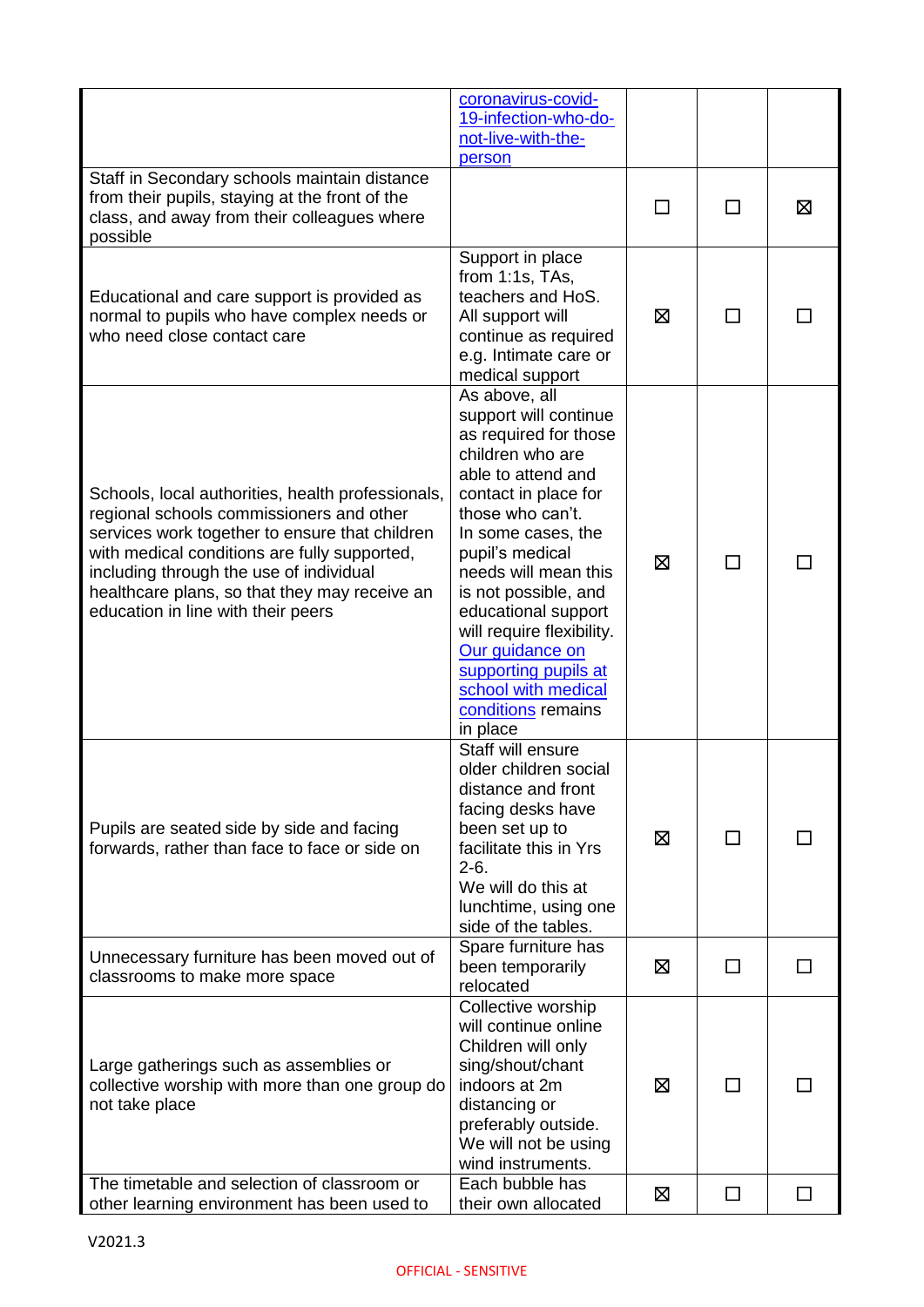| keep groups apart and reduce movement<br>around the school or building                                                                                                                               | areas - allocated<br>room, outdoor space<br>and hall time for<br>lunch and staff know<br>to check if moving<br>around.<br>Avoid creating busy<br>corridors, entrances<br>and exits                                                                                                                                                                    |   |    |  |
|------------------------------------------------------------------------------------------------------------------------------------------------------------------------------------------------------|-------------------------------------------------------------------------------------------------------------------------------------------------------------------------------------------------------------------------------------------------------------------------------------------------------------------------------------------------------|---|----|--|
| Break times are staggered so that all pupils are<br>not moving around the school at the same time                                                                                                    | Each bubble has<br>their own allocated<br>room, outdoor space<br>and hall time for<br>lunch.<br>Outdoor areas:<br>KS1 end of<br>playground<br>Y3/4 KS2 end of<br>playground<br>Y5/6 MUGA                                                                                                                                                              | ⊠ | П  |  |
| Lunch breaks are staggered                                                                                                                                                                           | Each bubble has<br>their own allocated<br>room, outdoor space<br>and hall time for<br>lunch.<br>Hall times:<br>11.45 - 12.15 Y1&2<br>12.15 - 12.45 Y5&6<br>$12.45 - 1.15$ Y3&4                                                                                                                                                                        | ⊠ | П  |  |
| Numbers of staff using Staff Room are limited<br>or the use of Staff Room is staggered to<br>ensure that staff maintain 2 metres distance<br>from each other                                         | Staff are<br>encouraged to eat<br>outside, use their<br>classroom or social<br>distance in the large<br>staffroom - Wipes<br>available.<br>The taping off or<br>removal of chairs<br>may be needed to<br>ensure staff cannot<br>sit within 2 metres of<br>each other.<br>Staff must still have<br>a break of a<br>reasonable length<br>during the day | 区 | П  |  |
| Staff meetings take place remotely where<br>possible.<br>Where this is not possible staff meetings take<br>place in a large well ventilated room ensuring 2<br>metres social distancing at all times | All meetings take<br>place on Teams.<br>Virtual staff<br>meetings could take<br>place where staff<br>stay in their<br>classrooms and join<br>the meeting.                                                                                                                                                                                             | ⊠ | П  |  |
| Consideration given to staggered starts or<br>adjusting start and finish times to keep groups<br>apart as they arrive and leave school                                                               | We will have<br>staggered drop offs<br>and pick-ups.                                                                                                                                                                                                                                                                                                  | ⊠ | ΙI |  |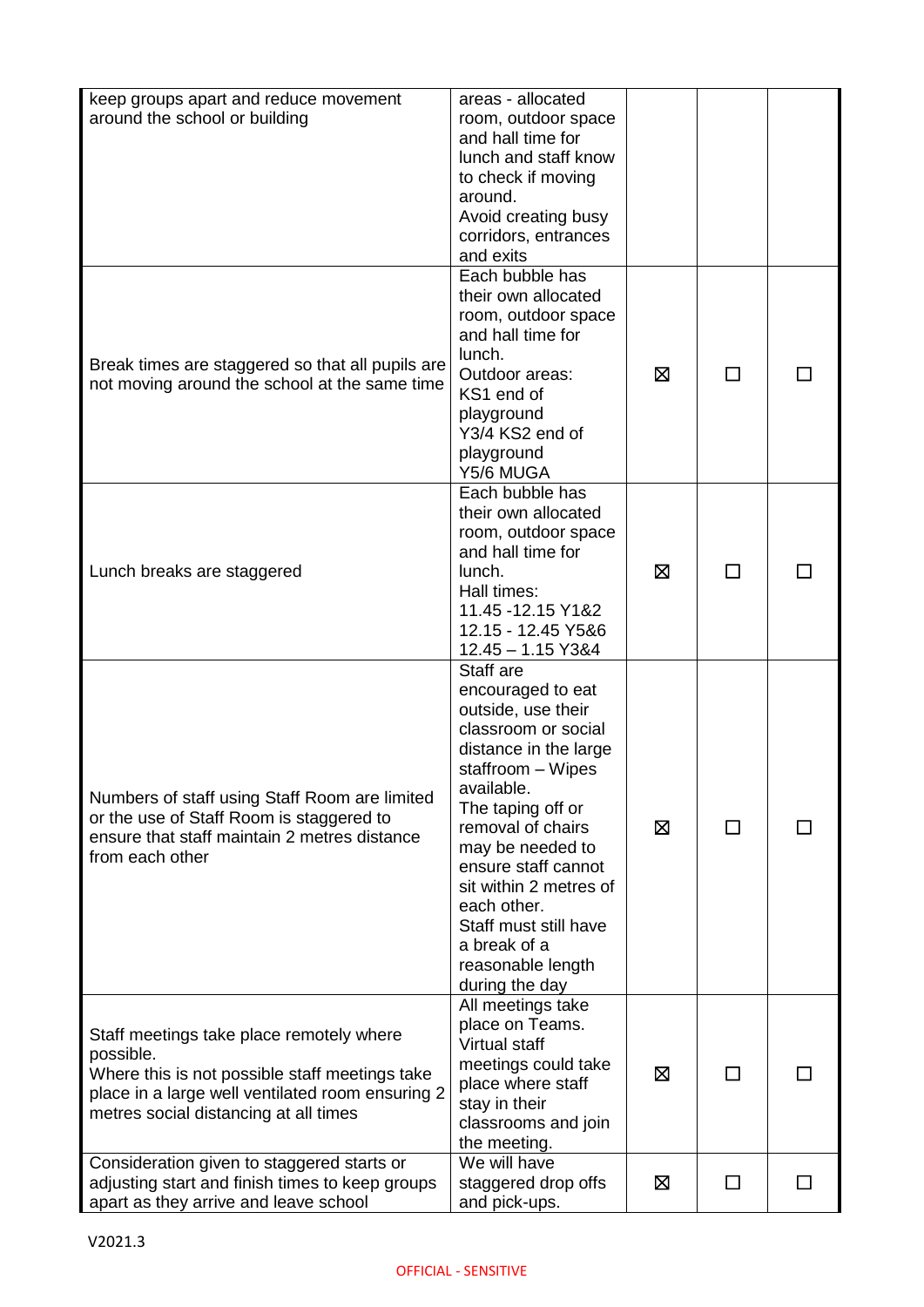|                                                                                                                                                                                                                                              | Staggered start and<br>finish times should<br>not reduce the<br>amount of overall<br>teaching time                                                                                                                                                                                                                                                                  |   |              |  |
|----------------------------------------------------------------------------------------------------------------------------------------------------------------------------------------------------------------------------------------------|---------------------------------------------------------------------------------------------------------------------------------------------------------------------------------------------------------------------------------------------------------------------------------------------------------------------------------------------------------------------|---|--------------|--|
| Parents' drop-off and pick-up protocols<br>planned to minimise adult to adult contact                                                                                                                                                        | Drop off 8.35am-<br>8.45am. Parents do<br>not wait on a<br>morning - Children<br>come straight into<br>class. Staggered<br>pick-ups (KS1<br>3.10pm and KS2<br>3.20pm) will<br>minimise adult<br>contact and no<br>parents will enter the<br>school building.<br><b>CYPS Bulletin</b>                                                                                | 区 | $\mathsf{L}$ |  |
| All parents/carers entering the school premises<br>(and in other congested areas around school<br>premises) wear a face covering in addition to<br>social distancing                                                                         | All parents and<br>carers are wearing<br>face coverings<br>(unless exempt).<br>Signage in place.<br>Staff are also<br>wearing face masks<br>for drop off and pick-<br>ups if they are within<br>2m.<br>This an extra<br>safeguard to reduce<br>the transmission of<br>the virus. Please<br>note that this does<br>not apply to those<br>who are medically<br>exempt | X | $\Box$       |  |
| Ensure that you inform those travelling by car<br>that they should wait in their car until the<br>specific drop off time                                                                                                                     | Letters sent to<br>parents and<br>published on<br>website<br>This will reduce the<br>amount of people<br>assembling in and<br>around the school<br>grounds and will<br>help with social<br>distancing                                                                                                                                                               | ⊠ | $\mathsf{L}$ |  |
| Ensure that you inform parents to maintain<br>social distancing from others when dropping off<br>and collecting pupils from school                                                                                                           | Letters sent to<br>parents and<br>published on<br>website                                                                                                                                                                                                                                                                                                           | ⊠ | П            |  |
| Parents and pupils are told their allocated drop<br>off and collection times and the process for<br>doing so, including protocols for minimising<br>adult to adult contact (for example, which<br>entrance to use, only one adult per family | We have a one-way<br>system in place on<br>the playground for<br>parents dropping off                                                                                                                                                                                                                                                                               | ⊠ | $\Box$       |  |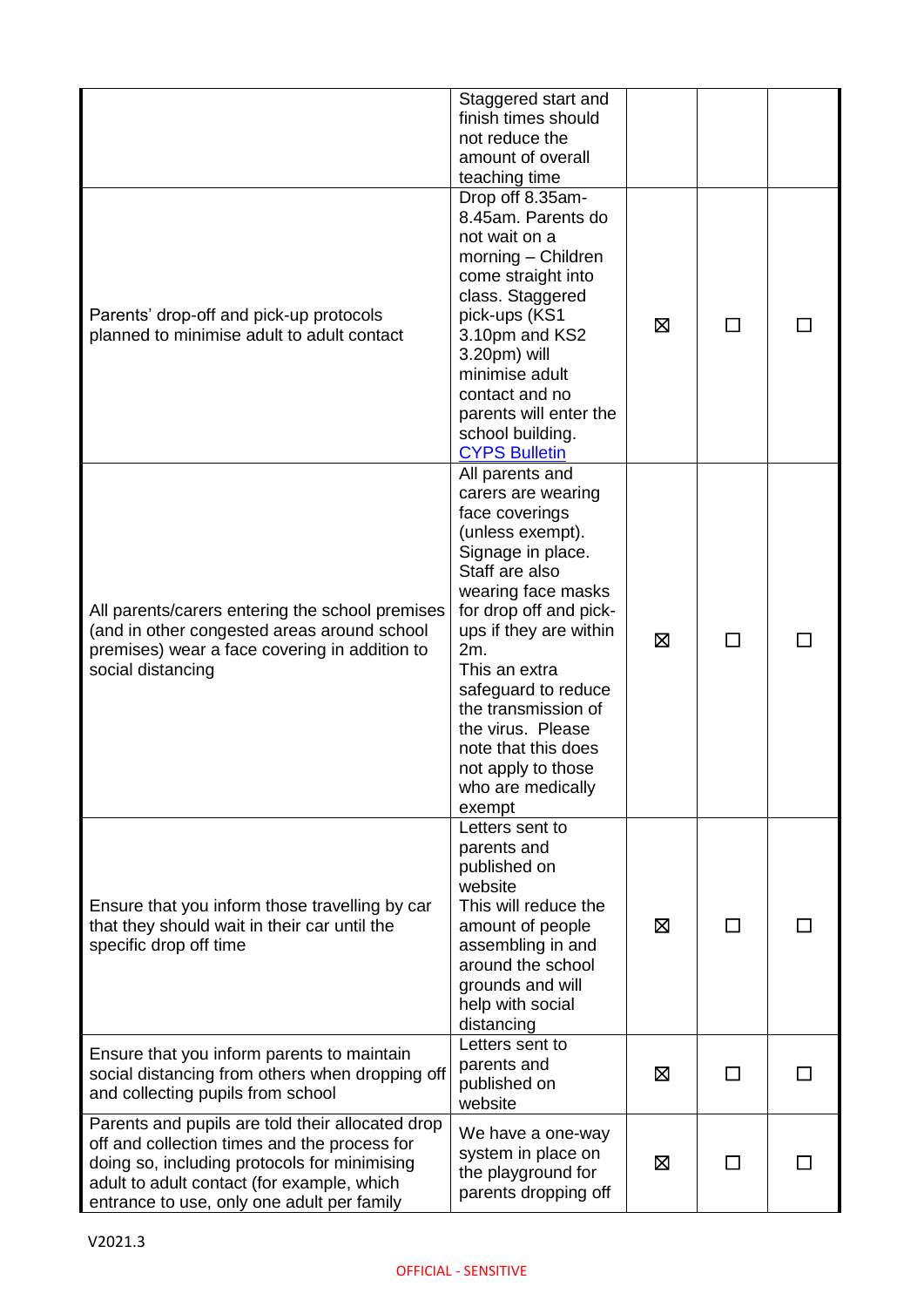| should enter school grounds to drop off or<br>collect)                                                                                                                                                                                                                                                                                                                                                                                                                                                                                                                                                                                                  | and picking up -<br>Signage in place.<br>Letters sent to<br>parents and<br>published on<br>website                                                   |   |        |   |
|---------------------------------------------------------------------------------------------------------------------------------------------------------------------------------------------------------------------------------------------------------------------------------------------------------------------------------------------------------------------------------------------------------------------------------------------------------------------------------------------------------------------------------------------------------------------------------------------------------------------------------------------------------|------------------------------------------------------------------------------------------------------------------------------------------------------|---|--------|---|
| It is made clear to parents that they cannot<br>gather at entrance gates or doors, or enter the<br>site (unless they have a pre-arranged<br>appointment, which should be conducted<br>safely)                                                                                                                                                                                                                                                                                                                                                                                                                                                           | Letter sent to<br>parents - no parents<br>will enter the school<br>building.                                                                         | 区 | $\Box$ |   |
| Educational Visits must not take place at this<br>time                                                                                                                                                                                                                                                                                                                                                                                                                                                                                                                                                                                                  | No visits will be<br>taking place with the<br>exception of<br>swimming                                                                               | ⊠ |        |   |
| From 8 March, school will work to resume all<br>before and after-school educational activities<br>and wraparound childcare for pupils, where this<br>provision is necessary to support parents to<br>work, attend education and access medical<br>care, and is as part of pupil's wider education<br>and training                                                                                                                                                                                                                                                                                                                                       | <b>Our Breakfast Club</b><br>and After School<br>Club, which is run by<br>a private provider,<br>will re-open. After<br>school clubs will<br>resume. | ⊠ |        |   |
| You should advise parents that where they are<br>accessing this provision for their children, that<br>they must only be using this, where:<br>• the provision is being offered as part of the<br>school's educational activities (including catch-<br>up provision)<br>• the provision is as part of their child's efforts<br>to obtain a regulated qualification or meet the<br>entry requirements of an education institution<br>• the use of the provision is reasonably<br>necessary to support them to work, seek work,<br>undertake education or training, attend a<br>medical appointment or address a medical<br>need or attend a support group | Letters sent to<br>parents and<br>published on<br>website                                                                                            | 区 |        |   |
| School works closely with any external<br>wraparound providers which their pupils may<br>use, to ensure as far as possible, children can<br>be kept in a group with other children from the<br>same bubble they are in during the school day                                                                                                                                                                                                                                                                                                                                                                                                            |                                                                                                                                                      |   |        | ⊠ |
| Where parents are using external childcare<br>providers or out of school extra-curricular<br>activities for their children, you should also:<br>• advise them to limit their use of multiple out-<br>of-school settings providers, and to only use<br>one out-of-school setting in addition to school<br>as far as possible.<br>• encourage them to check providers have put<br>in place their own protective measures<br>• send them the link to the guidance for parents<br>and carers                                                                                                                                                                | Letters sent to<br>parents and<br>published on<br>website                                                                                            | ⊠ |        |   |
| If school premises are hired out for use by<br>external wraparound childcare providers, such<br>as after-school or holiday clubs, school have<br>made sure these organisations have:                                                                                                                                                                                                                                                                                                                                                                                                                                                                    |                                                                                                                                                      |   |        | ⊠ |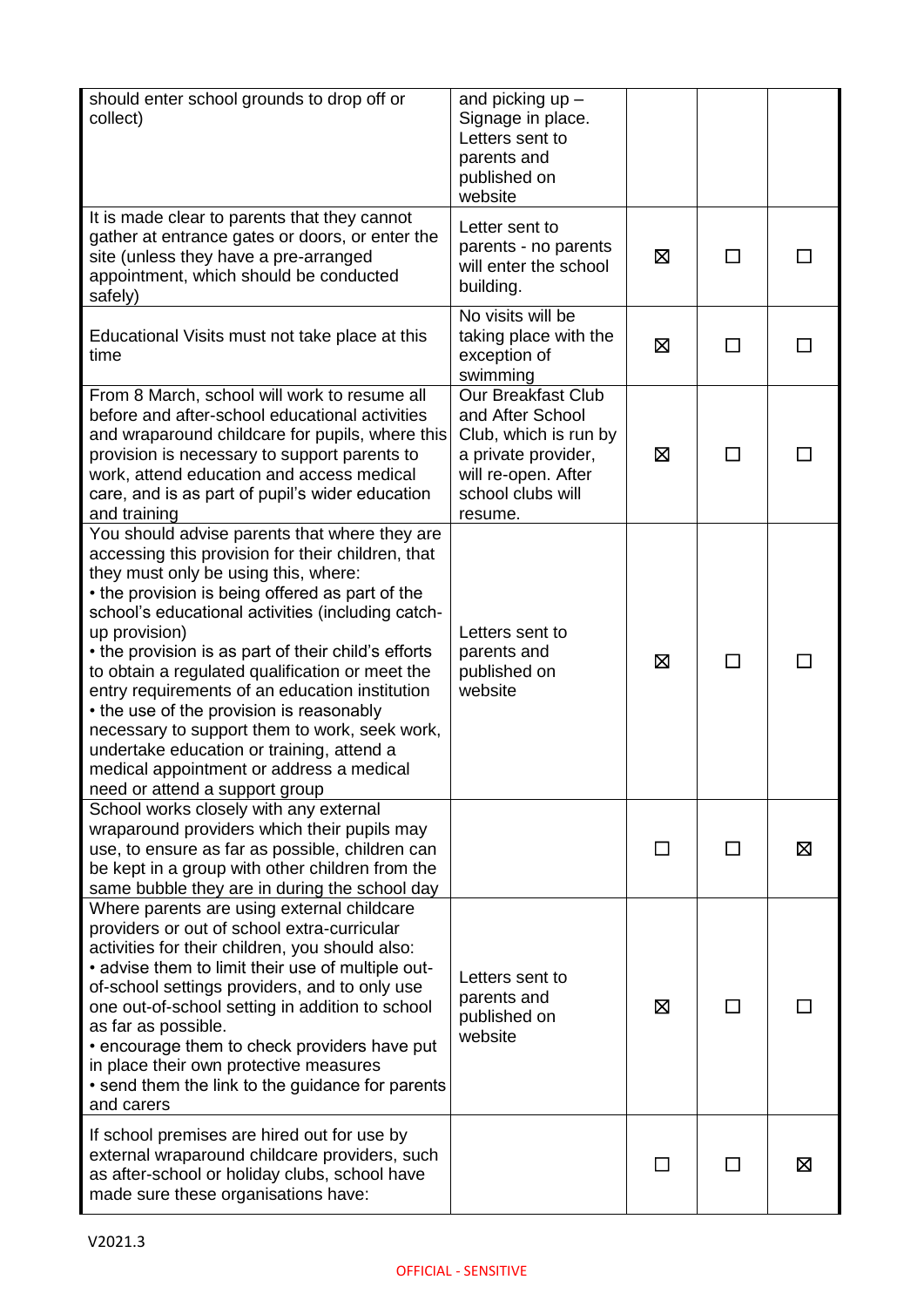| • considered the relevant government guidance<br>for their sector<br>• put in place protective measures                                                                            |                                                                                                                                                                                                      |   |              |        |
|------------------------------------------------------------------------------------------------------------------------------------------------------------------------------------|------------------------------------------------------------------------------------------------------------------------------------------------------------------------------------------------------|---|--------------|--------|
| Social Distancing Measures Not Followed During Travel to and from School                                                                                                           |                                                                                                                                                                                                      |   |              |        |
| Parents and pupils are encouraged to walk or<br>cycle to their education setting where possible                                                                                    | Shared in letter to<br>parents                                                                                                                                                                       | 区 | □            | $\Box$ |
| Schools, parents and pupils following the<br>government guidance on how to travel safely,<br>when planning their travel on public transport                                        | Guidance shared in<br>letter to parents<br><b>Safer travel</b><br>guidance for<br>passengers                                                                                                         | 区 |              |        |
| <b>Inadequate Cleaning/Sanitising</b>                                                                                                                                              |                                                                                                                                                                                                      |   |              |        |
| A cleaning schedule that ensures cleaning is<br>generally enhanced and includes more<br>frequent cleaning of rooms / shared areas that<br>are used by different groups is in place | Cleaning regime<br>agreed with NYCC<br><b>Cleaners and staff</b><br>will regularly wipe<br>surfaces and door<br>handles - Gloves,<br>cloths and spray are<br>provided.                               | ⊠ | $\Box$       |        |
| Frequently touched surfaces, such as toys,<br>books, desks, chairs, doors, sinks, toilets, light<br>switches, bannisters etc. are cleaned more<br>often than normal                | Staff will regularly<br>wipe surfaces and<br>door handles -<br>Gloves, cloths and<br>spray are provided.                                                                                             | ⊠ | ΙI           |        |
| Electronic entry systems and keypads are<br>regularly sanitised particularly first thing in the<br>morning and where possible after each use                                       | Staff use<br>antibacterial handgel<br>before and after<br>each use. Screens<br>and keypads are<br>regularly wiped<br>throughout the day.                                                             | 区 |              |        |
| Bins for tissues and other rubbish are emptied<br>throughout the day                                                                                                               | Bins are emptied<br>daily by cleaners<br>and tied off following<br>lunchtime by a<br>member of staff.                                                                                                | ⊠ | ΙI           |        |
| Stocks of cleaning chemicals, liquid soap,<br>paper towels, tissues, toilet roll, bin bags etc.<br>regularly checked and additional supplies<br>requested as necessary             | Everything in place<br>and top ups<br>regularly ordered.                                                                                                                                             | ⊠ | $\mathsf{L}$ |        |
| Consideration given to how play equipment is<br>used ensuring it is appropriately cleaned<br>between groups of children using it                                                   | When children are<br>sharing resources in<br>their Bubble, the<br>resources are<br>sprayed with Milton<br>or put away for 72<br>hours.<br>Each Bubble has<br>their own playtime<br>equipment to use. | ⊠ |              |        |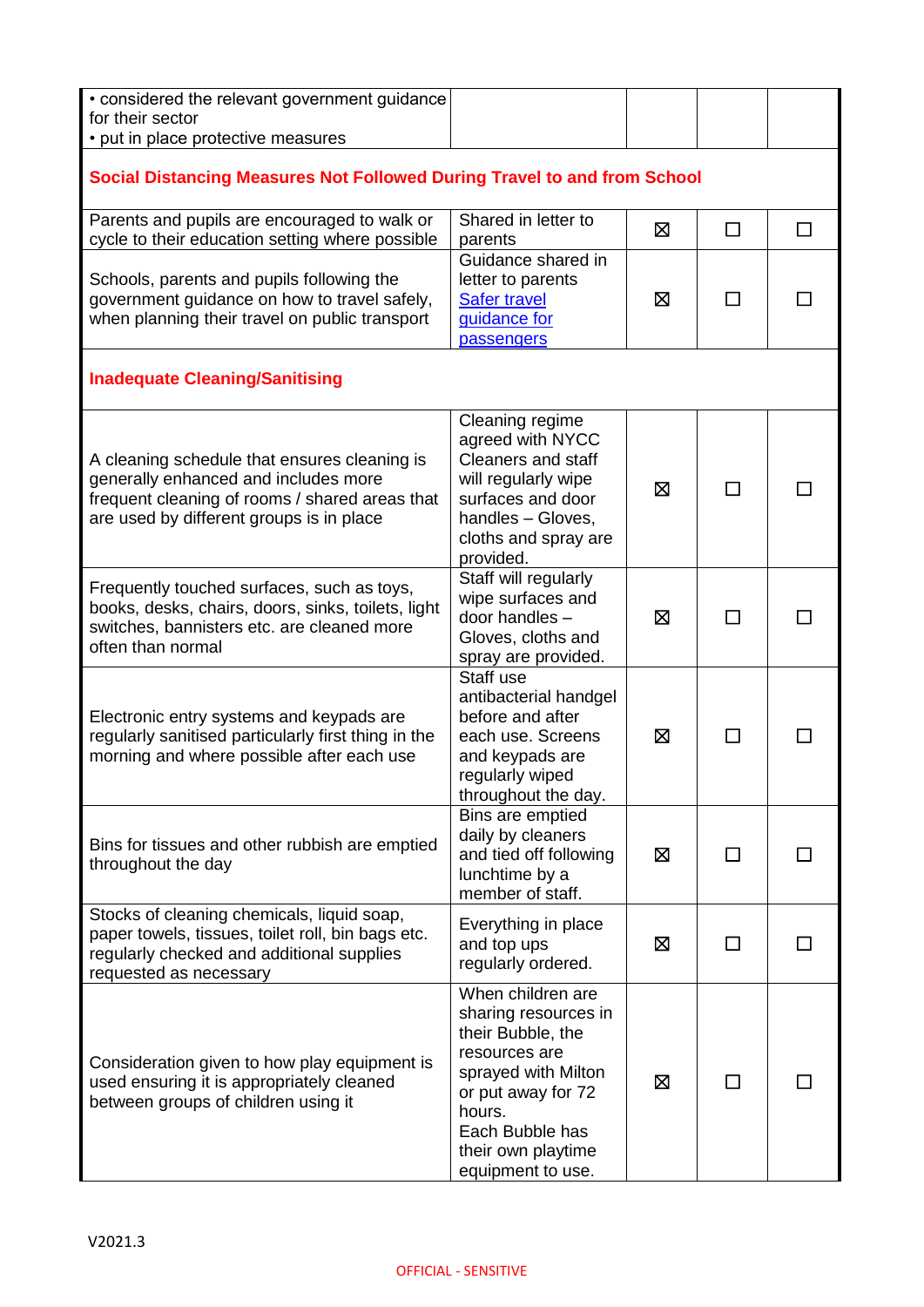| Outdoor playground equipment should be<br>more frequently cleaned                                                                                                                                                                                                                                                                         | Each Bubble has<br>their own playtime<br>equipment to use.<br>We have taped off<br>the outdoor<br>playground<br>equipment.<br>This would also<br>apply to resources<br>used inside and<br>outside by<br>wraparound care<br>providers   | ⊠ |              |   |
|-------------------------------------------------------------------------------------------------------------------------------------------------------------------------------------------------------------------------------------------------------------------------------------------------------------------------------------------|----------------------------------------------------------------------------------------------------------------------------------------------------------------------------------------------------------------------------------------|---|--------------|---|
| <b>Shared Resources</b>                                                                                                                                                                                                                                                                                                                   |                                                                                                                                                                                                                                        |   |              |   |
| For individual and very frequently used<br>equipment, such as pencils and pens, it is<br>recommended that staff and pupils have their<br>own items that are not shared                                                                                                                                                                    | Children have their<br>own packs of<br>resources. When<br>younger children are<br>sharing resources in<br>their Bubble, the<br>resources are<br>sprayed with Milton<br>or put away for 72<br>hours.                                    | ⊠ |              |   |
| Classroom based resources, such as books<br>and games, can be used and shared within<br>the bubble; these are cleaned regularly, along<br>with all frequently touched surfaces                                                                                                                                                            | When children are<br>sharing resources in<br>their Bubble, the<br>resources are<br>sprayed with Milton<br>or put away for 72<br>hours.                                                                                                 | ⊠ |              |   |
| Resources that are shared between classes or<br>bubbles, such as sports, art and science<br>equipment should be cleaned frequently and<br>meticulously and always between bubbles, or<br>rotated to allow them to be left unused and out<br>of reach for a period of 48 hours (72 hours for<br>plastics) between use by different bubbles | When children are<br>sharing resources<br>across Bubbles, the<br>resources are<br>sprayed with Milton<br>or put away for 72<br>hours.<br>This includes iPads,<br>laptops and<br>computers (which<br>may be shared<br>within a bubble). | ⊠ |              |   |
| Pupils should limit the amount of equipment<br>they bring into school each day, including<br>essentials such as lunch boxes, hats, coats,<br>books, stationery, bags and mobile phones<br>(depending on school policy)                                                                                                                    | We are still limiting<br>resources coming<br>into school where<br>possible to reading<br>books, lunchboxes,<br>hats and coats -<br>Letter to parents<br>sent.                                                                          | ⊠ | $\mathbf{I}$ |   |
| The ability to clean equipment used in the<br>delivery of therapies, for example,<br>physiotherapy equipment or sensory<br>equipment has been assessed and where                                                                                                                                                                          | Determine whether<br>this equipment can<br>withstand cleaning<br>and disinfecting                                                                                                                                                      |   |              | ⊠ |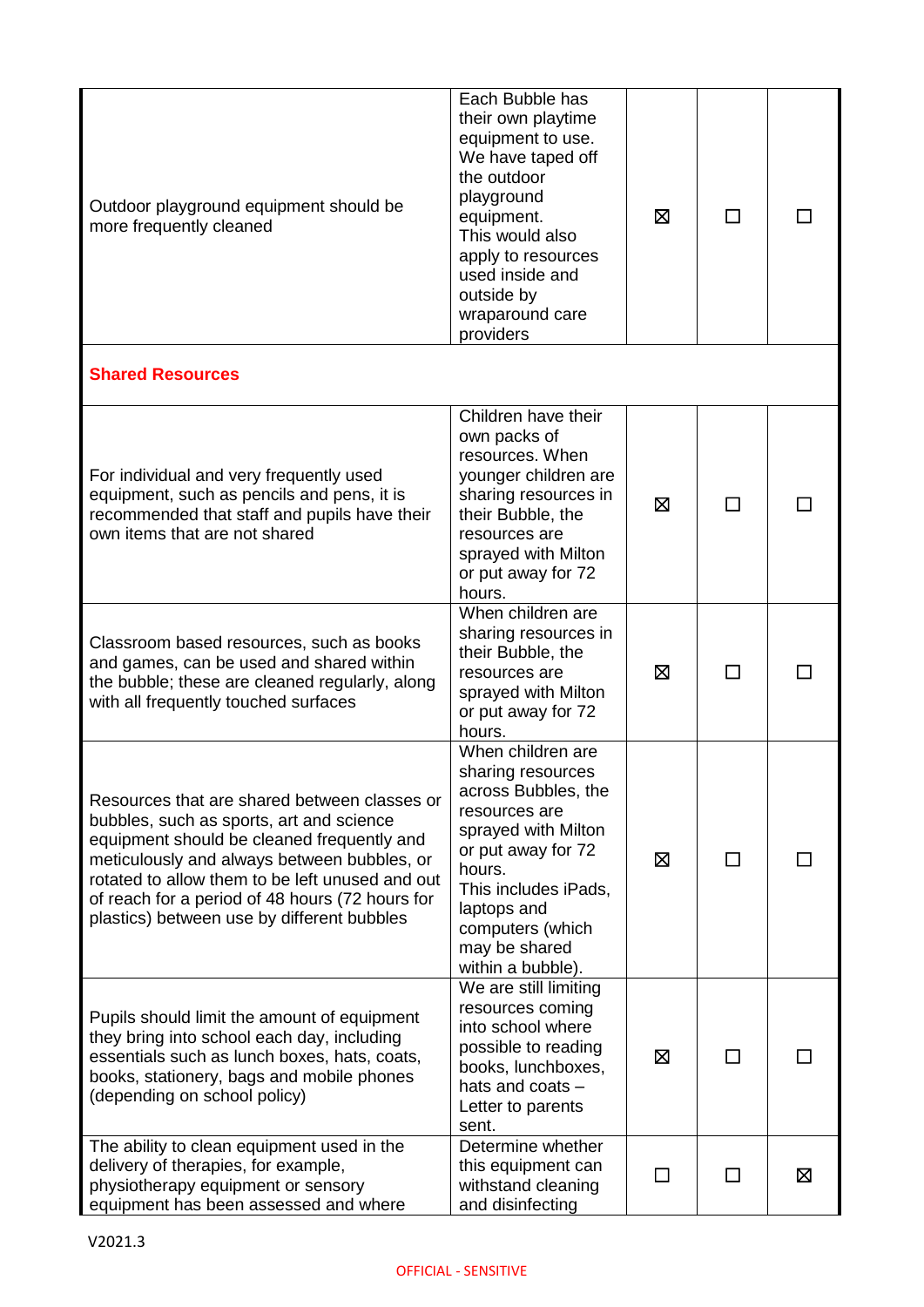| cleaning or disinfecting is not possible or<br>practical, resources will be either:<br>• restricted to one user<br>• left unused for a period of 48 hours (72 hours<br>for plastics) between use by different<br>individuals                                                                                | between each use<br>before it is put back<br>into general use                                                                                                                                                                                                                                                                                                                                                                                               |   |        |  |
|-------------------------------------------------------------------------------------------------------------------------------------------------------------------------------------------------------------------------------------------------------------------------------------------------------------|-------------------------------------------------------------------------------------------------------------------------------------------------------------------------------------------------------------------------------------------------------------------------------------------------------------------------------------------------------------------------------------------------------------------------------------------------------------|---|--------|--|
| Pupils and teachers can take books and other<br>shared resources home, although<br>unnecessary sharing should be avoided,<br>especially where this does not contribute to<br>pupil education and development. Rules on<br>hand cleaning, cleaning of the resources and<br>rotation apply to these resources | We are still limiting<br>resources coming to<br>and from school<br>where possible to<br>reading books,<br>lunchboxes, hats<br>and coats - Staff<br>aware and letter to<br>parents sent.<br>It is very difficult to<br>adequately clean<br>exercise books so<br>the school may need<br>to isolate the books<br>for 48 hours before<br>marking<br>Staff are using<br>verbal feedback and<br>children are<br>self/peer/recording<br>marking where<br>possible. | ⊠ |        |  |
| Devices/laptops/tablets etc. that are brought<br>from home to school and back again are<br>cleaned at the start and end of the day                                                                                                                                                                          | Any laptops and<br>iPads, brought in by<br>staff, are wiped<br>down at the<br>beginning and end<br>of each day.                                                                                                                                                                                                                                                                                                                                             | ⊠ | $\Box$ |  |

## **Spread of Coronavirus to Staff, Pupils and Families, Visitors and Contractors**

| Contact with individuals who are required to<br>self-isolate is minimised by ensuring they do<br>not attend the school                                                                                                                                                                                      | Letters and<br>information sent to<br>parents, and on the<br>website, and staff<br>aware.                                                           | ⊠ |  |
|-------------------------------------------------------------------------------------------------------------------------------------------------------------------------------------------------------------------------------------------------------------------------------------------------------------|-----------------------------------------------------------------------------------------------------------------------------------------------------|---|--|
| Anybody contacted by NHS Test and Trace or<br>local health protection team and told to self-<br>isolate because they have been a close<br>contact of a positive case, has a legal<br>obligation to do so                                                                                                    | Letters and<br>information sent to<br>parents, and on the<br>website, and staff<br>aware.                                                           | ⊠ |  |
| Pupils, staff and other adults must not come<br>into the school if:<br>. they have one or more <b>coronavirus (COVID-</b><br>19) symptoms<br>• a member of their household (including<br>someone in their support bubble or childcare<br>bubble<br>if they have one) has coronavirus (COVID-19)<br>symptoms | Letters and<br>information sent to<br>parents, and on the<br>website, and staff<br>aware.<br>Guidance on LFD<br>testing for staff also<br>in place. | ⊠ |  |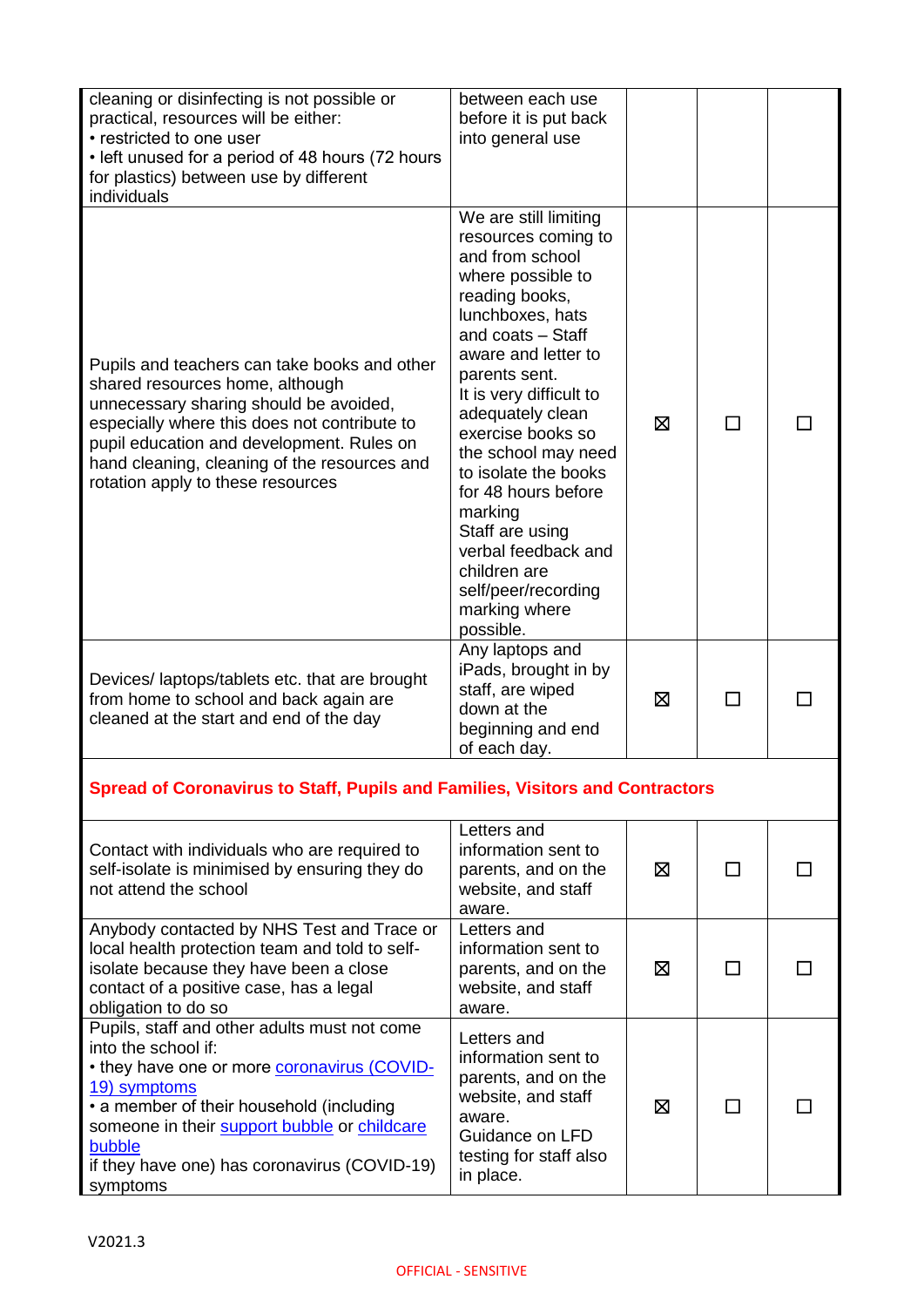| • they are required to <b>quarantine having</b><br>recently visited countries outside the Common<br><b>Travel Area</b><br>• they have had a positive test                                                                                                                                                                                                                                                                                                               |                                                                                                                                                                                                                                                                                                               |   |              |   |
|-------------------------------------------------------------------------------------------------------------------------------------------------------------------------------------------------------------------------------------------------------------------------------------------------------------------------------------------------------------------------------------------------------------------------------------------------------------------------|---------------------------------------------------------------------------------------------------------------------------------------------------------------------------------------------------------------------------------------------------------------------------------------------------------------|---|--------------|---|
| School makes everyone onsite or visiting<br>aware that they must immediately cease to<br>attend and not attend for at least 10 days from<br>the day after:<br>• the start of their symptoms<br>• the test date if they did not have any<br>symptoms but have had a positive test<br>(whether this was a Lateral Flow Device (LFD)<br>or Polymerase Chain Reaction (PCR) test)                                                                                           | Letters and<br>information sent to<br>parents, and on the<br>website, and staff<br>aware.<br>Guidance on LFD<br>testing for staff also<br>in place.                                                                                                                                                           | ⊠ | $\mathsf{L}$ |   |
| The school recognises that if they have two or<br>more confirmed cases within 14 days, or an<br>overall rise in sickness absence where<br>coronavirus (COVID-19) is suspected, they<br>may have an outbreak and will call the<br>dedicated advice service who will escalate the<br>issue to your local health protection team<br>where necessary and advise if any additional<br>action is required                                                                     | Each individual<br>positive case is<br>discussed with the<br>DfE helpline and<br>advice followed.<br>You can reach them<br>by calling the DfE<br>Helpline on 0800<br>046 8687 and<br>selecting option 1 for<br>advice on the action<br>to take in response<br>to a positive case                              | ⊠ | П            |   |
| Where a pupil routinely attends more than one<br>setting on a part time basis, for example<br>because they are dual registered at a<br>mainstream school and a special setting, the<br>settings should work through the system of<br>controls collaboratively, enabling them to<br>address any risks identified and allowing them<br>to jointly deliver a broad and balanced<br>curriculum for the pupil. Pupils should be able<br>to continue attending both settings. | While some<br>adjustment to<br>arrangements may<br>be required, pupils in<br>this situation should<br>not be isolated as a<br>solution to the risk of<br>greater contact<br>except when<br>required by specific<br>public health advice                                                                       |   | ΙI           | ⊠ |
| Where individuals are self-isolating and are<br>within the definition of vulnerable, school has<br>put systems in place to keep in contact with<br>them, offer pastoral support, and check they<br>are able to access education support                                                                                                                                                                                                                                 | Remote learning in<br>place including<br>weekly welfare calls.                                                                                                                                                                                                                                                | ⊠ | ΙI           |   |
| Where schools and colleges are carrying out<br>their own testing regime, they make it clear to<br>staff and pupils that a negative test result does<br>not remove the risk of transmission                                                                                                                                                                                                                                                                              | Guidance on LFD<br>testing for staff in<br>place.<br>In some cases,<br>someone who has<br>tested negative may<br>still have the<br>undetected disease<br>and be infectious. It<br>is therefore essential<br>that everyone<br>continues to follow<br>good hygiene and<br>observe social<br>distancing measures | ⊠ |              |   |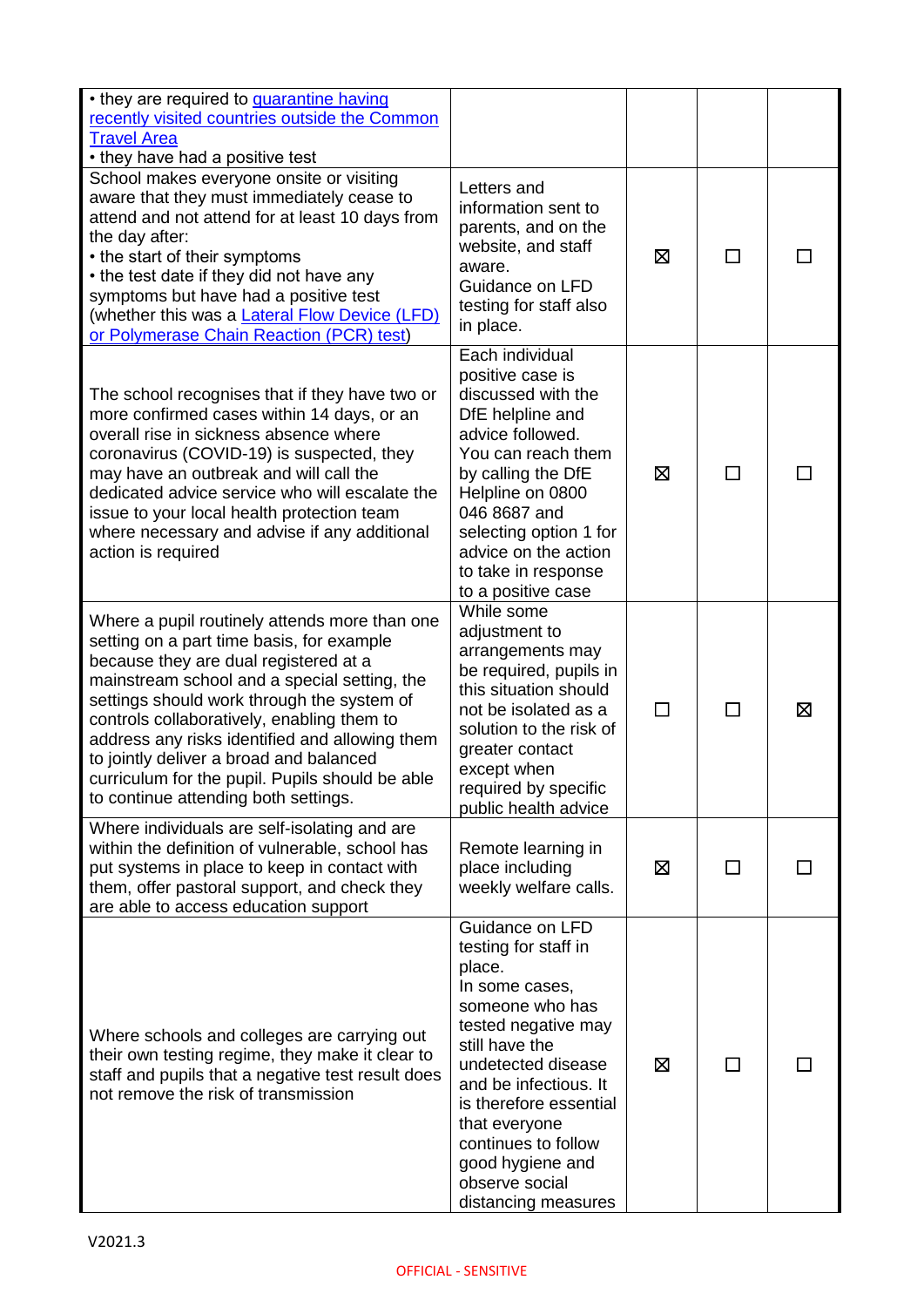|                                                                                                                                                                                                                                                      | whether or not they<br>have been tested                                                                                                                                                                                                                                                                              |         |              |   |
|------------------------------------------------------------------------------------------------------------------------------------------------------------------------------------------------------------------------------------------------------|----------------------------------------------------------------------------------------------------------------------------------------------------------------------------------------------------------------------------------------------------------------------------------------------------------------------|---------|--------------|---|
| The advice for pupils who have been confirmed<br>as clinically extremely vulnerable is to shield<br>and stay at home as much as possible until<br>further notice. They are advised not to attend<br>school while shielding advice applies nationally | Regular contact and<br>support in place.<br>You will be able to<br>request from parents<br>a copy of the<br>shielding letter sent<br>to CEV children, to<br>confirm that they are<br>advised not to attend<br>school or other<br>educational settings<br>whilst shielding<br>guidance is in place                    | ΙI      | ΙI           | ⊠ |
| CEV staff are advised not to attend the<br>workplace                                                                                                                                                                                                 | Staff who are CEV<br>will previously have<br>received a letter<br>from the NHS or<br>their GP telling them<br>this                                                                                                                                                                                                   |         | П            | ⊠ |
| Current DHSC guidance, informed by PHE,<br>currently advises that CEV individuals should<br>continue to shield even after they have been<br>vaccinated                                                                                               | This may change as<br>we get further data<br>on the effects of<br>vaccination                                                                                                                                                                                                                                        |         | П            | ⊠ |
| Those living with someone who is CEV can<br>still attend work where home-working is not<br>possible and should ensure they maintain<br>good prevention practice in the workplace and<br>home settings                                                | Individual risk<br>assessments in<br>place where<br>applicable.                                                                                                                                                                                                                                                      | ⊠       | П            |   |
| CV staff can continue to attend school. While<br>in school they must follow the system of<br>controls to minimise the risks of transmission                                                                                                          | Individual risk<br>assessment in place<br>and staff shielding<br>until 31 <sup>st</sup> March as<br>advised by NHS.                                                                                                                                                                                                  | ⊠       | $\mathsf{L}$ |   |
| Staff who live with those who are CV can<br>attend the workplace but should ensure they<br>maintain good prevention practice in the<br>workplace and at home                                                                                         | Staff guidelines in<br>place.                                                                                                                                                                                                                                                                                        | ⊠       |              |   |
| Pregnant women are in the 'clinically<br>vulnerable' category                                                                                                                                                                                        | Currently no staff<br>affected.<br>School must<br>complete the New<br>and Expectant<br>Mothers risk<br>assessment as well<br>as the Covid<br>Individual risk<br>assessment.<br>Both the New and<br><b>Expectant Mothers</b><br>and the Individual<br><b>Risk Assessment</b><br>must be reviewed<br>prior to 28 weeks | $\perp$ | $\perp$      | ⊠ |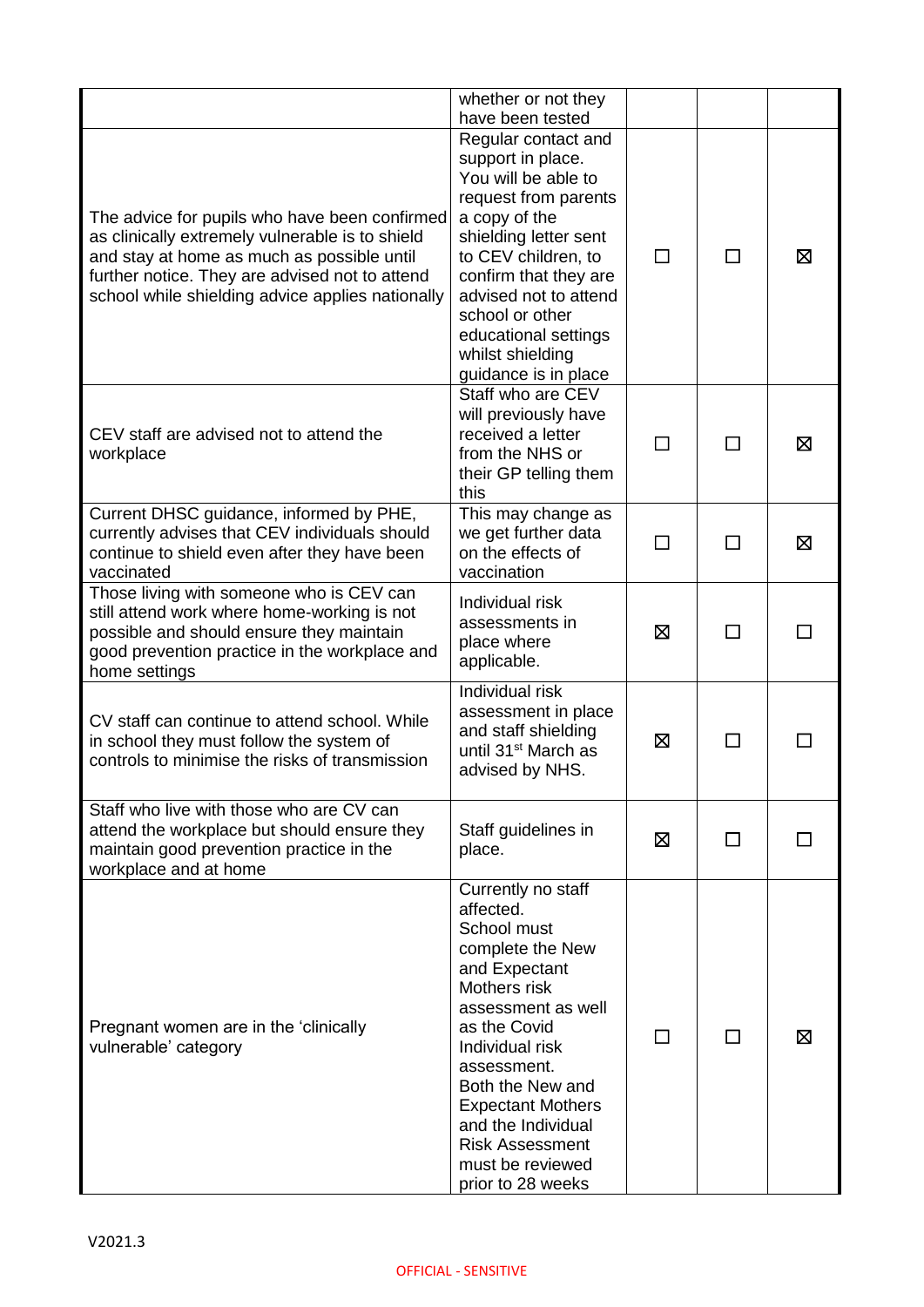|                                                                                                                                                                                                                                                                                                                                                                                                                                                                                                                                                                                                | when risk factors<br>increase.<br><b>Individual Risk</b><br>Assessments will<br>need to be subject to<br>regular review<br>RCOG Q&A covid19<br>virus infection and<br>pregnancy                                                                                                          |   |              |   |
|------------------------------------------------------------------------------------------------------------------------------------------------------------------------------------------------------------------------------------------------------------------------------------------------------------------------------------------------------------------------------------------------------------------------------------------------------------------------------------------------------------------------------------------------------------------------------------------------|------------------------------------------------------------------------------------------------------------------------------------------------------------------------------------------------------------------------------------------------------------------------------------------|---|--------------|---|
| Whilst pregnant women are at no greater risks<br>of catching covid, there is evidence that those<br>in later pregnancy are at greater risk of severe<br>illness if they contract the virus and may give<br>birth pre-term. Therefore, from now on<br>pregnant employees in their 3 <sup>rd</sup> trimester<br>should be directed to work from home if they<br>are currently attending a workplace. This<br>should happen as soon as possible, and so<br>managers are required to send home any<br>pregnant employees who have reached the<br>start of their 28 <sup>th</sup> week of pregnancy | Currently no staff<br>affected.<br>As per NYCC<br>recommendation                                                                                                                                                                                                                         | П | П            | ⊠ |
| Pregnant workers in their 3 <sup>rd</sup> trimester are now<br>to be treated in the same way as CEV staff                                                                                                                                                                                                                                                                                                                                                                                                                                                                                      | Currently no staff<br>affected.                                                                                                                                                                                                                                                          | П | $\Box$       | ⊠ |
| Volunteers may be used to support the work<br>of the school, as would usually be the case                                                                                                                                                                                                                                                                                                                                                                                                                                                                                                      | Volunteers are<br>assigned to one<br>Bubble.<br>Mixing of volunteers<br>across groups<br>should be kept to a<br>minimum, and they<br>should remain 2<br>metres from pupils<br>and staff where<br>possible                                                                                | ⊠ | $\mathsf{L}$ |   |
| Specialists, therapists, clinicians and other<br>support staff for pupils with SEND provide<br>interventions as usual                                                                                                                                                                                                                                                                                                                                                                                                                                                                          | We ask specialist<br>staff to social<br>distance at 2m if<br>possible.<br>We do not ask<br>outside agencies to<br>wear face masks,<br>but some of them<br>insist.                                                                                                                        | ⊠ | П            |   |
| Where it is necessary to use supply staff and<br>peripatetic teachers, those individuals will be<br>expected to comply with the school's<br>arrangements for managing and minimising<br>risk, including taking particular care to<br>minimise contact and maintain as much<br>distance as possible from other staff                                                                                                                                                                                                                                                                            | Sports coaches will<br>be working outside<br>and expected to<br>social distance.<br>Music peris are able<br>to effectively socially<br>distance in the hall.<br>We will try to keep<br>the use of supply to<br>an absolute<br>minimum and the<br>agency we use has<br>tracking in place. | ⊠ | ΙI           |   |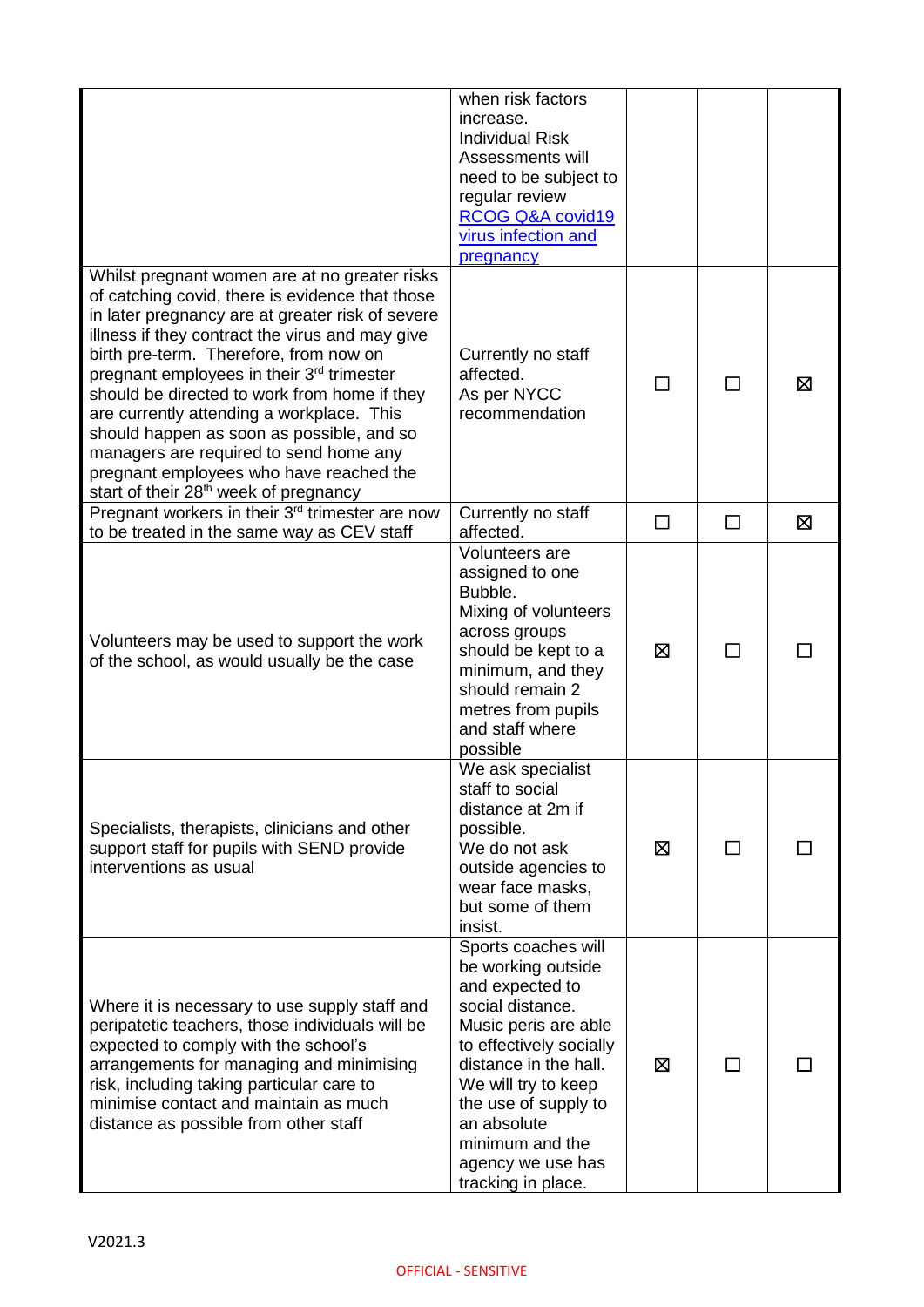|                                                                                                                                                                                                                                                                                                                                                                                                                     | To minimise the<br>numbers of<br>temporary staff<br>entering the school<br>premises, and<br>secure best value,<br>schools may wish to<br>use longer<br>assignments with<br>supply teachers and<br>agree a minimum<br>number of hours<br>across the academic<br>year                                                                                                                                                                                                                                                                             |   |              |  |
|---------------------------------------------------------------------------------------------------------------------------------------------------------------------------------------------------------------------------------------------------------------------------------------------------------------------------------------------------------------------------------------------------------------------|-------------------------------------------------------------------------------------------------------------------------------------------------------------------------------------------------------------------------------------------------------------------------------------------------------------------------------------------------------------------------------------------------------------------------------------------------------------------------------------------------------------------------------------------------|---|--------------|--|
| Specialists, therapists, clinicians, support staff<br>for pupils with SEND, supply teachers,<br>peripatetic teachers or other temporary staff,<br>can move between settings                                                                                                                                                                                                                                         | As above, we ask<br>specialist staff to<br>social distance at<br>2m if possible.<br>We do not ask<br>outside agencies to<br>wear face masks,<br>but some of them<br>insist.<br>They should ensure<br>they minimise<br>contact and maintain<br>as much distance as<br>possible from other<br>staff                                                                                                                                                                                                                                               | ⊠ | $\mathbf{I}$ |  |
| <b>Site User Becoming Unwell</b>                                                                                                                                                                                                                                                                                                                                                                                    |                                                                                                                                                                                                                                                                                                                                                                                                                                                                                                                                                 |   |              |  |
| If anyone in the school becomes unwell with a<br>new, continuous cough or a high temperature,<br>or has a loss of, or change in, their normal<br>sense of taste or smell (anosmia), they must<br>be sent home and advised to follow the<br>guidance which sets out that they must self-<br>isolate for at least 10 days and should <b>arrange</b><br>to have a test to see if they have coronavirus<br>$(COVID-19)$ | Clear guidelines<br>shared in Staff<br>Guidelines, letter<br>parents/carers and<br>Home School<br>Agreement and all<br>published on the<br>website.<br>Other members of<br>their household<br>(including any<br>siblings) should self-<br>isolate. Their<br>isolation period<br>includes the day<br>symptoms started<br>for the first person in<br>their household, or<br>the day their test<br>was taken if they did<br>not have symptoms,<br>whether this was a<br><b>Lateral Flow Device</b><br>(LFD) or Polymerase<br><b>Chain Reaction</b> | 区 |              |  |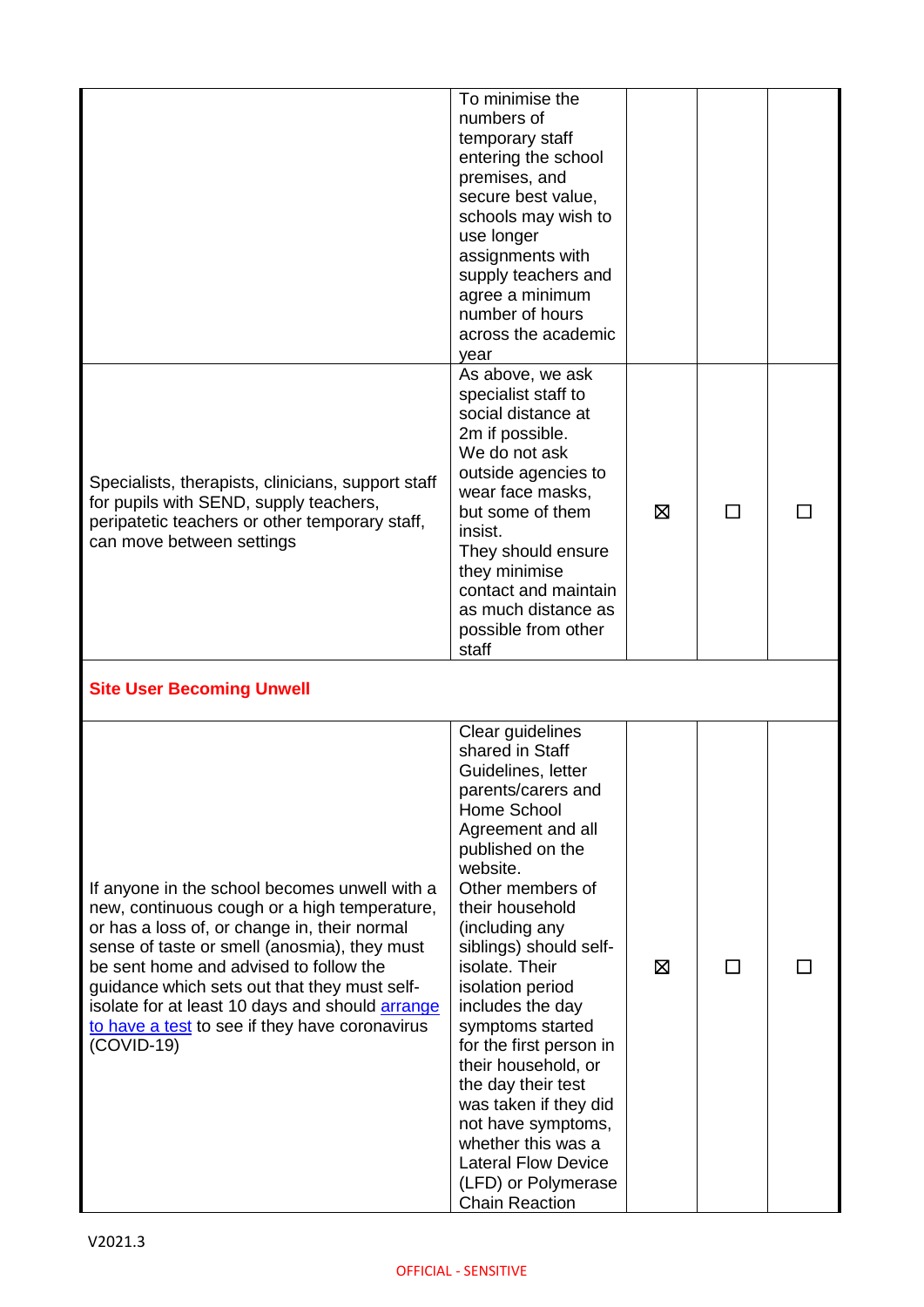|                                                                                                                                                                                                                                                                                                                      | (PCR) test), and the<br>next 10 full days. If a<br>member of the<br>household starts to<br>display symptoms<br>while self-isolating<br>they will need to<br>restart the 10 day<br>isolation period and<br>book a test                                                                                         |   |               |  |
|----------------------------------------------------------------------------------------------------------------------------------------------------------------------------------------------------------------------------------------------------------------------------------------------------------------------|---------------------------------------------------------------------------------------------------------------------------------------------------------------------------------------------------------------------------------------------------------------------------------------------------------------|---|---------------|--|
| If a pupil is awaiting collection, they should be<br>moved, if possible, to a room where they can<br>be isolated behind a closed door, depending<br>on the age of the Pupils and with appropriate<br>adult supervision if required. A window should<br>be opened for fresh air ventilation if it is safe<br>to do so | A plastic chair is<br>available in the front<br>entrance. If weather<br>permits the child will<br>sit outdoors<br>supervised by the<br>administrator at a<br>safe distance.<br>If it is not possible to<br>isolate them, move<br>them to an area<br>which is at least 2<br>metres away from<br>other people   | ⊠ | $\mathcal{L}$ |  |
| If the pupil needs to go to the toilet while<br>waiting to be collected, they should use a<br>separate toilet if possible. The toilet should be<br>cleaned and disinfected using standard<br>cleaning products before being used by<br>anyone else                                                                   | There is a separate<br>staff toilet available,<br>near the main office,<br>which can be closed<br>and cleaned after<br>use.                                                                                                                                                                                   | ⊠ | ΙI            |  |
| PPE should be worn by staff caring for the<br>pupil while they await collection if a distance of<br>2 metres cannot be maintained (such as for a<br>very young pupil or a pupil with complex<br>needs)                                                                                                               | PPE available in the<br>main office.<br>See Inadequate<br><b>Personal Protection</b><br>& PPE section of<br>this risk assessment                                                                                                                                                                              | ⊠ | $\mathcal{L}$ |  |
| In non-residential schools, if a pupil displays<br>coronavirus (COVID-19) symptoms, or has a<br>positive test, while at their school they should<br>avoid using public transport and, wherever<br>possible, be collected by a member of their<br>family or household                                                 | Staff aware                                                                                                                                                                                                                                                                                                   | ⊠ |               |  |
| In exceptional circumstances, if parents or<br>carers cannot arrange to have their child<br>collected, if age-appropriate and safe to do so<br>the child should walk, cycle or scoot home<br>following a positive test result                                                                                        | We will avoid this at<br>all costs.<br>If this is not possible,<br>alternative<br>arrangements may<br>need to be<br>organised by the<br>school. The local<br>authority may be<br>able to help source a<br>suitable vehicle<br>which would provide<br>appropriate<br>protection for the<br>driver, who must be | ⊠ | $\mathbf{I}$  |  |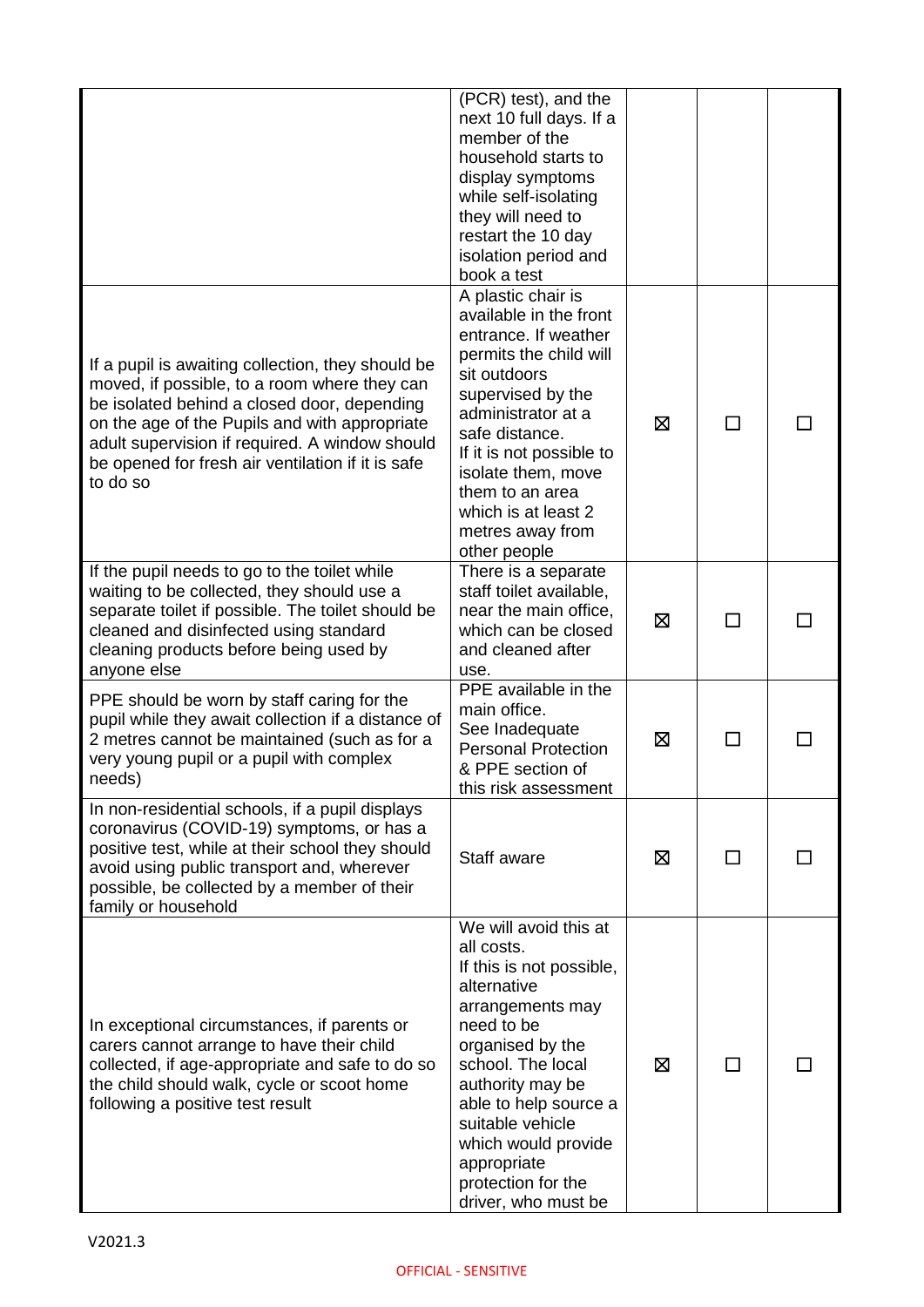|                                                                                                                                                                                                                                                                                                                                                                                                                                                                                                                                                                                                                                                                                                                      | made aware that the<br>individual has tested<br>positive or is<br>displaying symptoms                                                                                                                                                                   |   |               |  |
|----------------------------------------------------------------------------------------------------------------------------------------------------------------------------------------------------------------------------------------------------------------------------------------------------------------------------------------------------------------------------------------------------------------------------------------------------------------------------------------------------------------------------------------------------------------------------------------------------------------------------------------------------------------------------------------------------------------------|---------------------------------------------------------------------------------------------------------------------------------------------------------------------------------------------------------------------------------------------------------|---|---------------|--|
| In an emergency, call 999 if the pupil is<br>seriously ill or injured or their life is at risk.                                                                                                                                                                                                                                                                                                                                                                                                                                                                                                                                                                                                                      | Clear guidance<br>shared in Staff<br>Guidelines.<br>Anyone with<br>coronavirus (COVID-<br>19) symptoms<br>should not visit the<br>GP, pharmacy,<br>urgent care centre or<br>a hospital                                                                  | ⊠ |               |  |
| Any member of staff who has provided close<br>contact care to someone with symptoms,<br>even while wearing PPE, and all other<br>members of staff or pupils who have been in<br>close contact with that person with symptoms,<br>even if wearing a face covering, do not need<br>to go home to self-isolate unless:<br>the symptomatic person subsequently<br>tests positive<br>they develop symptoms themselves (in<br>which case, they should arrange to<br>have a test)<br>they are requested to do so by NHS<br>Test and Trace or the PHE advice<br>service (or PHE local health protection<br>team if escalated)<br>they have tested positive from an LFD<br>test as part of a community or worker<br>programme | Clear guidance<br>shared in Staff<br>Guidelines.                                                                                                                                                                                                        | ⊠ | <b>Talent</b> |  |
| Everyone must wash their hands thoroughly<br>for 20 seconds with soap and running water or<br>use hand sanitiser after any contact with<br>someone who is unwell                                                                                                                                                                                                                                                                                                                                                                                                                                                                                                                                                     | Clear guidance<br>shared in Staff<br>Guidelines.                                                                                                                                                                                                        | ⊠ |               |  |
| The area around the person with symptoms<br>must be cleaned with normal household<br>disinfectant after they have left to reduce the<br>risk of passing the infection on to other people                                                                                                                                                                                                                                                                                                                                                                                                                                                                                                                             | Additional cleaning<br>will take place.<br>COVID-19: cleaning<br>of non-healthcare<br>settings guidance                                                                                                                                                 | ⊠ | ΙI            |  |
| <b>Site User Developing Symptoms</b>                                                                                                                                                                                                                                                                                                                                                                                                                                                                                                                                                                                                                                                                                 |                                                                                                                                                                                                                                                         |   |               |  |
| Schools must ensure that staff members and<br>parents/carers understand that they will need<br>to be ready and willing to book a test if they<br>are displaying symptoms. The main symptoms<br>are a high temperature, a new continuous<br>cough and/or a loss or change to your sense<br>of smell or taste. Staff and pupils must not<br>come into the school if they have symptoms,<br>and must be sent home to self-isolate if they<br>develop them in school. All children can be<br>tested if they have symptoms, including<br>children under 5, but children aged 11 and                                                                                                                                       | Clear guidance<br>shared in Staff<br>Guidelines and letter<br>to parents.<br>The advice service<br>(or PHE local health<br>protection team if<br>escalated) will<br>provide definitive<br>advice on who must<br>be sent home. A<br>template letter will | ⊠ |               |  |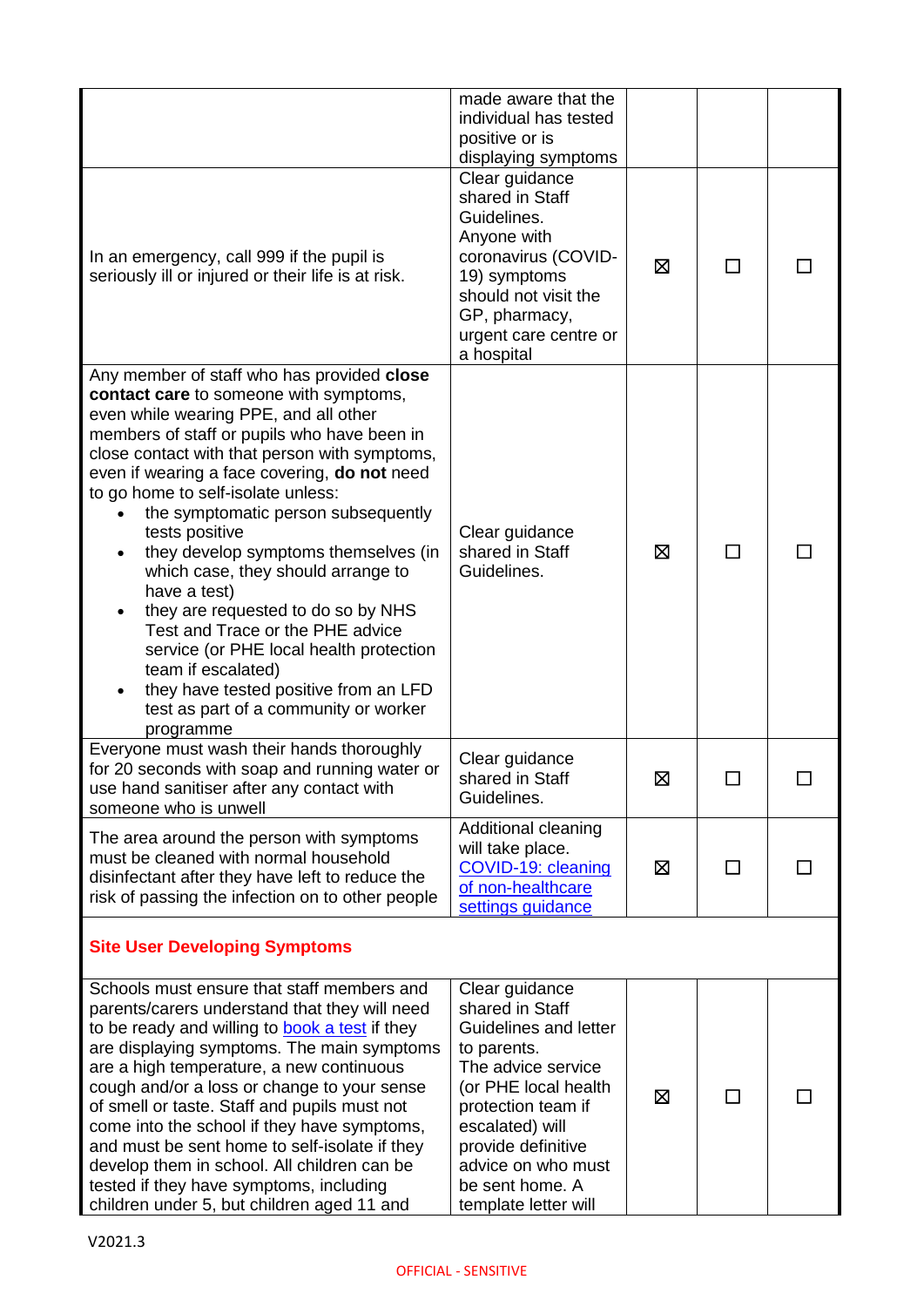| under will need to be helped by their parents<br>or carers if using a home testing kit                                                                                               | be provided to<br>schools, on the<br>advice of the health<br>protection team, to<br>send to parents and<br>staff if needed                                                                                                                                                                                                                                                                                                                                                                                                                                                                                                                                                                                                                                                                                                                                                       |   |              |  |
|--------------------------------------------------------------------------------------------------------------------------------------------------------------------------------------|----------------------------------------------------------------------------------------------------------------------------------------------------------------------------------------------------------------------------------------------------------------------------------------------------------------------------------------------------------------------------------------------------------------------------------------------------------------------------------------------------------------------------------------------------------------------------------------------------------------------------------------------------------------------------------------------------------------------------------------------------------------------------------------------------------------------------------------------------------------------------------|---|--------------|--|
| School have received an initial supply of 10<br>home test kits and information about how to<br>order to replenish this supply when they are<br>running out                           | PCR Tests in school<br>and additional pack<br>ordered.                                                                                                                                                                                                                                                                                                                                                                                                                                                                                                                                                                                                                                                                                                                                                                                                                           | ⊠ | $\mathsf{L}$ |  |
| School determines how to prioritise the<br>distribution of their test kits in order to<br>minimise the impact of the virus on the<br>education of their pupils.                      | The EHT or HoS<br>authorises the issue<br>of PCR test kits on<br>an individual case<br>basis.<br>The test kits sent to<br>schools are provided<br>to be used in the<br>exceptional<br>circumstance that an<br>individual becomes<br>symptomatic and<br>schools believe they<br>may have barriers to<br>accessing testing<br>elsewhere.<br>These kits can be<br>given directly to staff<br>or parents and<br>carers collecting a<br>child who has<br>developed<br>symptoms at school.<br>In particular, these<br>tests kits will also<br>help ensure that<br>symptomatic staff<br>can also get a test<br>and if they test<br>negative, can return<br>to work as soon as<br>they no longer have<br>symptoms of<br>coronavirus (COVID-<br>19). Further<br>information is<br>provided in our<br>guidance<br>Coronavirus<br>(COVID-19): test kits<br>for schools and FE<br>providers. | ⊠ | ΙI           |  |
| The asymptomatic testing programme does<br>not replace the current testing policy for those<br>with symptoms. Anyone with symptoms (even<br>if they recently had a negative LFD test | Clear guidance<br>shared in Staff<br>Guidelines.                                                                                                                                                                                                                                                                                                                                                                                                                                                                                                                                                                                                                                                                                                                                                                                                                                 | ⊠ |              |  |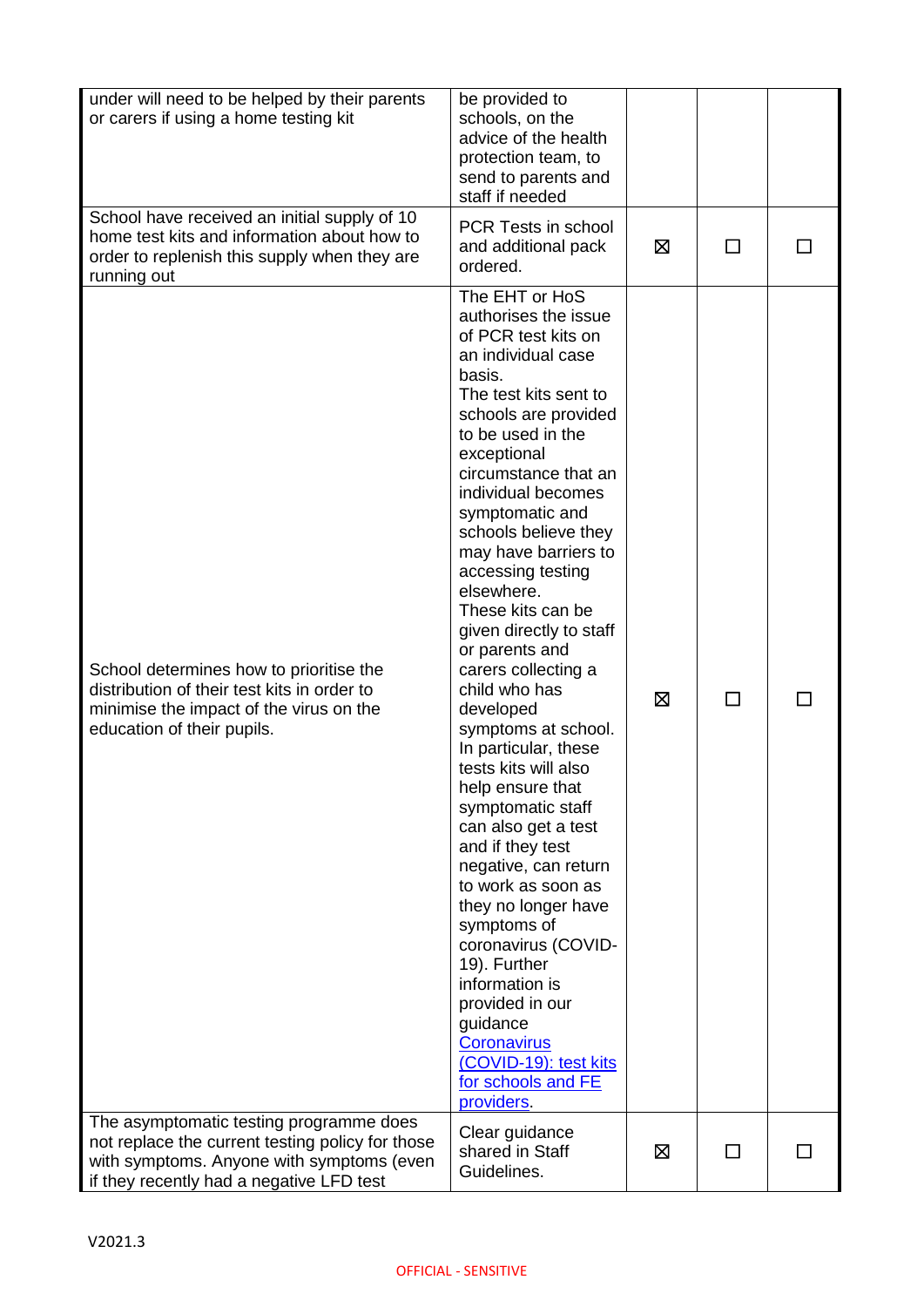| result), should still self-isolate immediately<br>according to government guidelines                                                                                                                                                                                                                                                                                                                                                                    |                                                                                                                                                                                                                                                                                                               |   |              |  |
|---------------------------------------------------------------------------------------------------------------------------------------------------------------------------------------------------------------------------------------------------------------------------------------------------------------------------------------------------------------------------------------------------------------------------------------------------------|---------------------------------------------------------------------------------------------------------------------------------------------------------------------------------------------------------------------------------------------------------------------------------------------------------------|---|--------------|--|
| Those with symptoms are expected to order a<br>test online or visit a test site to take a lab-<br>based polymerase chain reaction (PCR) test<br>to check if they have the virus                                                                                                                                                                                                                                                                         | Clear guidance<br>shared in Staff<br>Guidelines.                                                                                                                                                                                                                                                              | ⊠ | $\Box$       |  |
| Schools must ensure that staff members and<br>parents/carers understand that they will need<br>to be ready and willing to provide details of<br>anyone they have been in close contact with if<br>they were to test positive for coronavirus<br>(COVID-19) or if asked by NHS Test & Trace                                                                                                                                                              | Clear guidance<br>shared in Staff<br>Guidelines and<br>letters to parents.                                                                                                                                                                                                                                    | ⊠ | П            |  |
| Schools must ensure that staff members and<br>parents/carers understand that they will need<br>to be ready and willing to self-isolate if they<br>have been in close contact with someone who<br>develops coronavirus (COVID-19) symptoms<br>or someone who tests positive for coronavirus<br>$(COVID-19)$                                                                                                                                              | Clear guidance<br>shared in Staff<br>Guidelines and<br>letters to parents.<br>Household members<br>of those contacts<br>who are sent home<br>do not need to self-<br>isolate themselves<br>unless the child,<br>young person or<br>staff member who is<br>self-isolating<br>subsequently<br>develops symptoms | ⊠ | $\mathbf{I}$ |  |
| Parents and staff are asked to inform the<br>school immediately of the results of a test                                                                                                                                                                                                                                                                                                                                                                | Clear guidance<br>shared in Staff<br>Guidelines and<br>letters to parents -<br>Logs in place.<br>Schools must not<br>share the names or<br>details of people<br>with coronavirus<br>(COVID-19) unless<br>essential to protect<br>others                                                                       | ⊠ |              |  |
| If someone with symptoms tests negative for<br>coronavirus (COVID-19), then they should<br>stay at home until they are recovered as usual<br>from their illness but can safely return<br>thereafter. The only exception to return<br>following a negative test result is where an<br>individual is separately identified as a close<br>contact of a confirmed case, when they will<br>need to self-isolate for 10 days from the date<br>of that contact | Clear guidance<br>shared in Staff<br>Guidelines and<br>letters to parents.<br>Schools should not<br>request evidence of<br>negative test results<br>or other medical<br>evidence before<br>admitting children or<br>welcoming them<br>back after a period<br>of self-isolation                                | ⊠ | П            |  |
| Someone who is self-isolating because they<br>have been in close contact with someone who<br>has tested positive for coronavirus (COVID-<br>19) starts to feel unwell and gets a test for<br>coronavirus themselves, and the test delivers                                                                                                                                                                                                              | Clear guidance<br>shared in Staff<br>Guidelines and<br>letters to parents.                                                                                                                                                                                                                                    | ⊠ |              |  |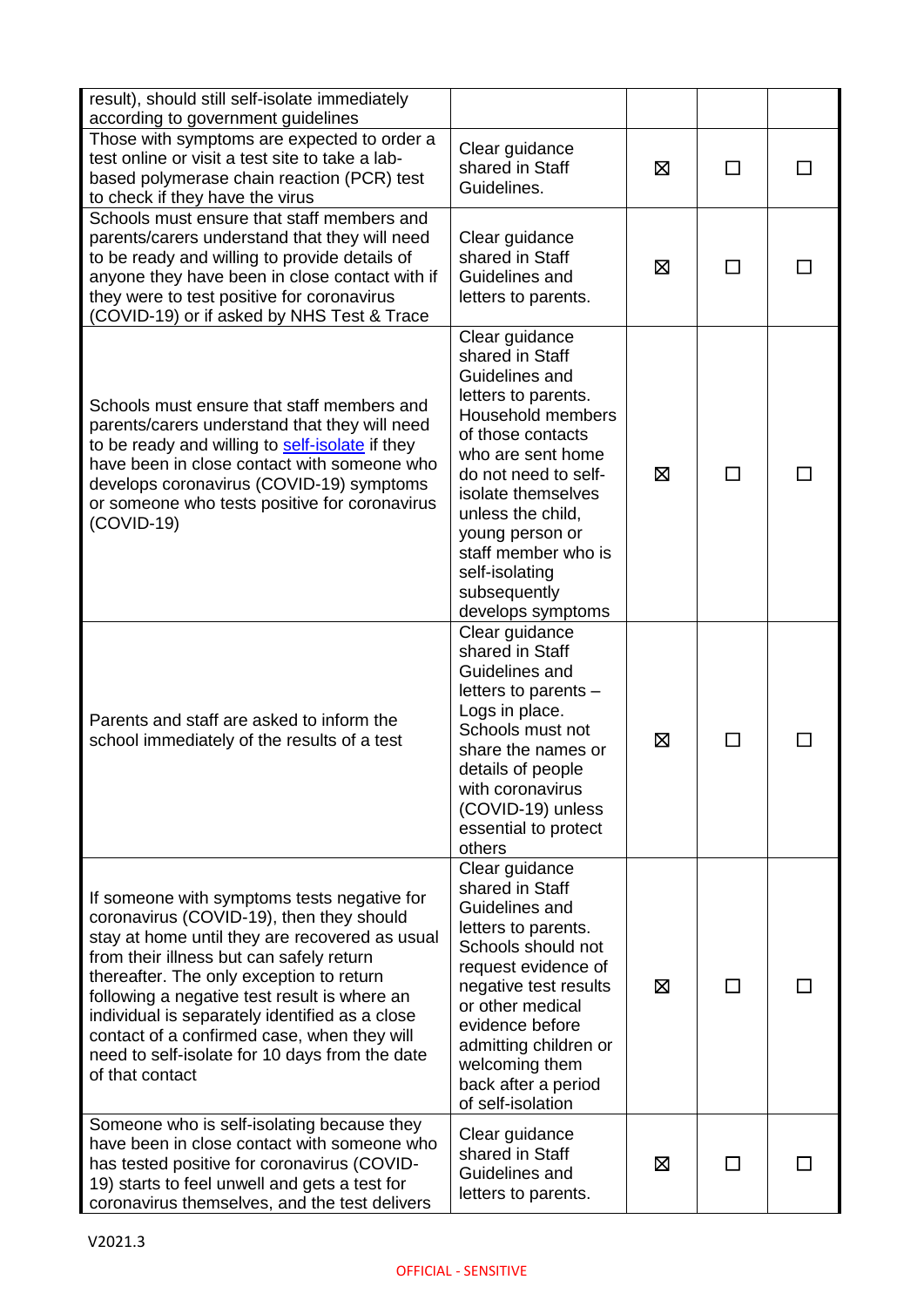| a negative result, they must remain in isolation<br>for the remainder of the 10-day isolation<br>period                                                                                                                                                                                                                                                                                                                                                                                                                                                                                                                                                                                                                                                                                     | This is because they<br>could still develop<br>coronavirus (COVID-<br>19) within the<br>remaining days                                                                                                                                                                                                                                                                                                                                                                                                                                                                                                                                                              |   |              |  |
|---------------------------------------------------------------------------------------------------------------------------------------------------------------------------------------------------------------------------------------------------------------------------------------------------------------------------------------------------------------------------------------------------------------------------------------------------------------------------------------------------------------------------------------------------------------------------------------------------------------------------------------------------------------------------------------------------------------------------------------------------------------------------------------------|---------------------------------------------------------------------------------------------------------------------------------------------------------------------------------------------------------------------------------------------------------------------------------------------------------------------------------------------------------------------------------------------------------------------------------------------------------------------------------------------------------------------------------------------------------------------------------------------------------------------------------------------------------------------|---|--------------|--|
| If someone with symptoms tests positive, they<br>should follow the 'stay at home: guidance for<br>households with possible or confirmed<br>coronavirus (COVID-19) infection' and must<br>continue to self-isolate for at least 10 days<br>from the onset of their symptoms and then<br>return to school only if they do not have<br>symptoms other than cough or loss of sense<br>of smell/taste. This is because a cough or<br>anosmia can last for several weeks once the<br>infection has gone. The 10-day period starts<br>from the day when they first became ill. If they<br>still have a high temperature, they should<br>continue to self-isolate until their temperature<br>returns to normal. Other members of their<br>household should all self-isolate for the full 10<br>days | Clear guidance<br>shared in Staff<br>Guidelines and<br>letters to parents.                                                                                                                                                                                                                                                                                                                                                                                                                                                                                                                                                                                          | ⊠ | ΙI           |  |
| Schools send home those people who have<br>been in close contact with the person who has<br>tested positive, advising them to self-isolate<br>for 10 days since they were last in close<br>contact with that person when they were<br>infectious                                                                                                                                                                                                                                                                                                                                                                                                                                                                                                                                            | Clear guidance<br>shared in Staff<br>Guidelines and letter<br>to parents.<br>Advice taken from<br>the DfE helpline on<br>each positive case.<br>Close contact<br>means:<br>- direct close<br>contacts - face to<br>face contact with an<br>infected individual<br>for any length of<br>time, within 1 metre,<br>including being<br>coughed on, a face<br>to face conversation,<br>or unprotected<br>physical contact<br>(skin-to-skin)<br>- proximity contacts -<br>extended close<br>contact (within 1 to 2<br>metres for more than<br>15 minutes) with an<br>infected individual<br>- travelling in a small<br>vehicle, like a car,<br>with an infected<br>person | ⊠ | $\mathsf{L}$ |  |
| School must take swift action when they<br>become aware that someone who has<br>attended has tested positive for coronavirus<br>and must contact the dedicated advice service                                                                                                                                                                                                                                                                                                                                                                                                                                                                                                                                                                                                               | Each individual<br>positive case is<br>immediately<br>reported to the Trust                                                                                                                                                                                                                                                                                                                                                                                                                                                                                                                                                                                         | ⊠ | $\mathsf{L}$ |  |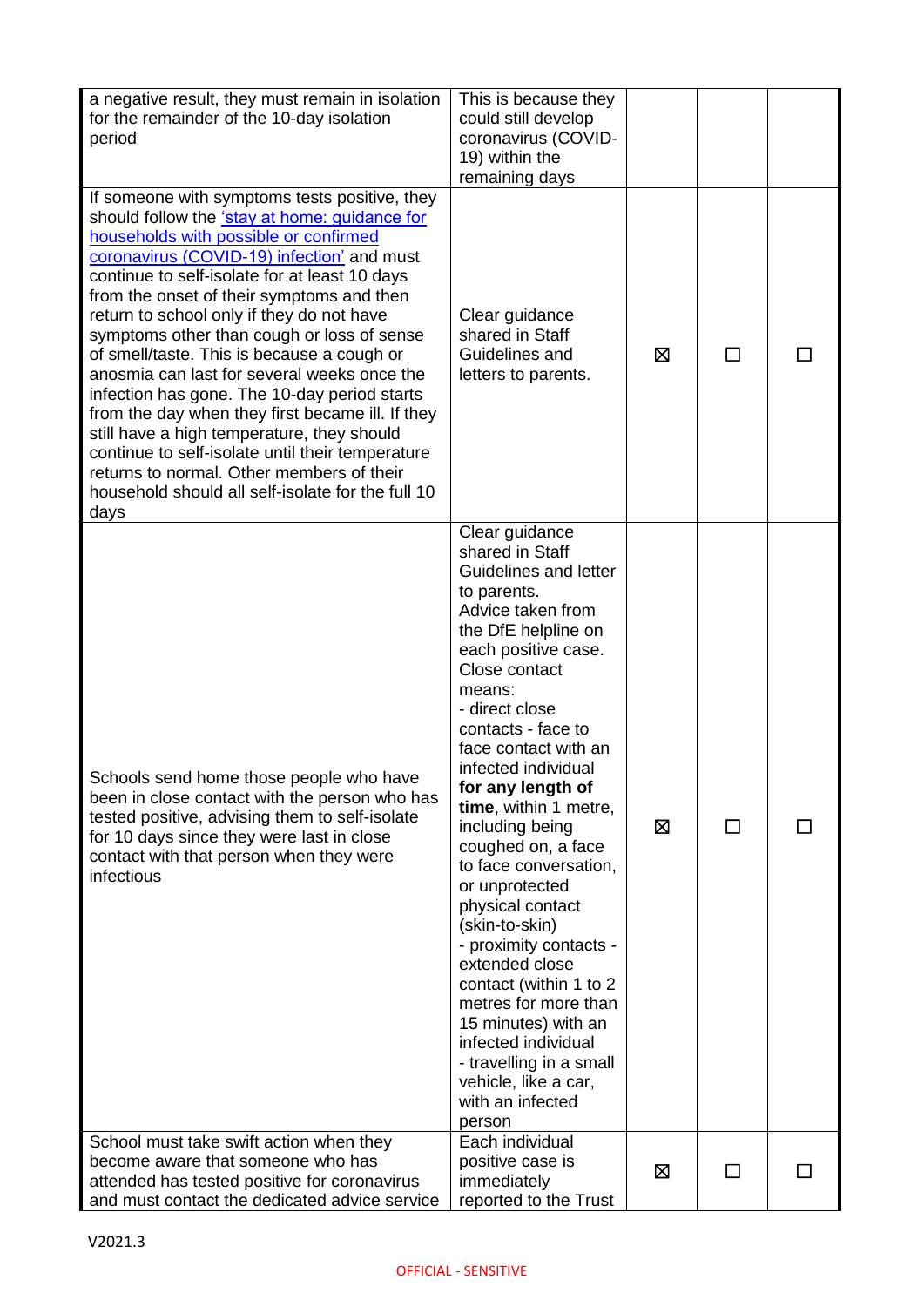| introduced by Public Health England (PHE)<br>and delivered by the NHS Business Services<br>Authority                                                                                                                                      | and discussed with<br>the DfE helpline and<br>advice followed.<br>This can be reached<br>by calling the DfE<br>Helpline on 0800<br>046 8687 and<br>selecting option 1 for<br>advice on the action<br>to take in response<br>to a positive case.<br>Schools will be put<br>through to a team of<br>advisers who will<br>inform them of what<br>action is needed<br>based on the latest<br>public health advice |        |        |        |  |
|-------------------------------------------------------------------------------------------------------------------------------------------------------------------------------------------------------------------------------------------|---------------------------------------------------------------------------------------------------------------------------------------------------------------------------------------------------------------------------------------------------------------------------------------------------------------------------------------------------------------------------------------------------------------|--------|--------|--------|--|
| Public Health England has good evidence that<br>routinely taking the temperature of pupils by<br>the school is not recommended as this is an<br>unreliable method for identifying coronavirus<br>(COVID-19) so this does not take place   | Staff aware.<br>We do have an<br>infrared<br>thermometer<br>available, which may<br>be used if children<br>appear unwell.                                                                                                                                                                                                                                                                                     | X      | П      |        |  |
| <b>Inadequate Hand Washing/Personal Hygiene</b>                                                                                                                                                                                           |                                                                                                                                                                                                                                                                                                                                                                                                               |        |        |        |  |
| Staff/pupils/cleaners/contractors etc. will be<br>reminded to clean their hands regularly,<br>including when they arrive at school, when<br>they return from breaks, when they change<br>rooms and before and after eating                | Clear guidance<br>shared in Staff<br>Guidelines and on<br>posters near the<br>main entrance.<br>Ensure that staff<br>have sufficient time<br>to wash their hands<br>regularly, as<br>frequently as pupils                                                                                                                                                                                                     | ⊠      | П      |        |  |
| Consideration given to how often pupils and<br>staff will need to wash their hands and<br>incorporated time for this is in timetables or<br>lesson plans                                                                                  | Staff have<br>timetabled<br>handwashing at key<br>points during the<br>day.                                                                                                                                                                                                                                                                                                                                   | ⊠      | П      |        |  |
| Staff working with pupils who spit<br>uncontrollably may want more opportunities to<br>wash their hands than other staff                                                                                                                  |                                                                                                                                                                                                                                                                                                                                                                                                               | □      | П      | Ø      |  |
| Pupils who use saliva as a sensory stimulant<br>or who struggle with 'catch it, bin it, kill it' may<br>also need more opportunities to wash their<br>hands and this has been considered                                                  | Support in place as<br>required, especially<br>in Y1.                                                                                                                                                                                                                                                                                                                                                         | 区      | П      |        |  |
| Help given to pupils with complex needs to<br>clean their hands properly                                                                                                                                                                  | Support in place as<br>required                                                                                                                                                                                                                                                                                                                                                                               | ⊠      | $\Box$ | $\Box$ |  |
| Risk assessments for pupils with complex<br>needs that may struggle to maintain as good<br>respiratory hygiene as their peers, for example<br>those who spit uncontrollably or use saliva as<br>a sensory stimulant, have been updated in |                                                                                                                                                                                                                                                                                                                                                                                                               | $\Box$ | П      | ⊠      |  |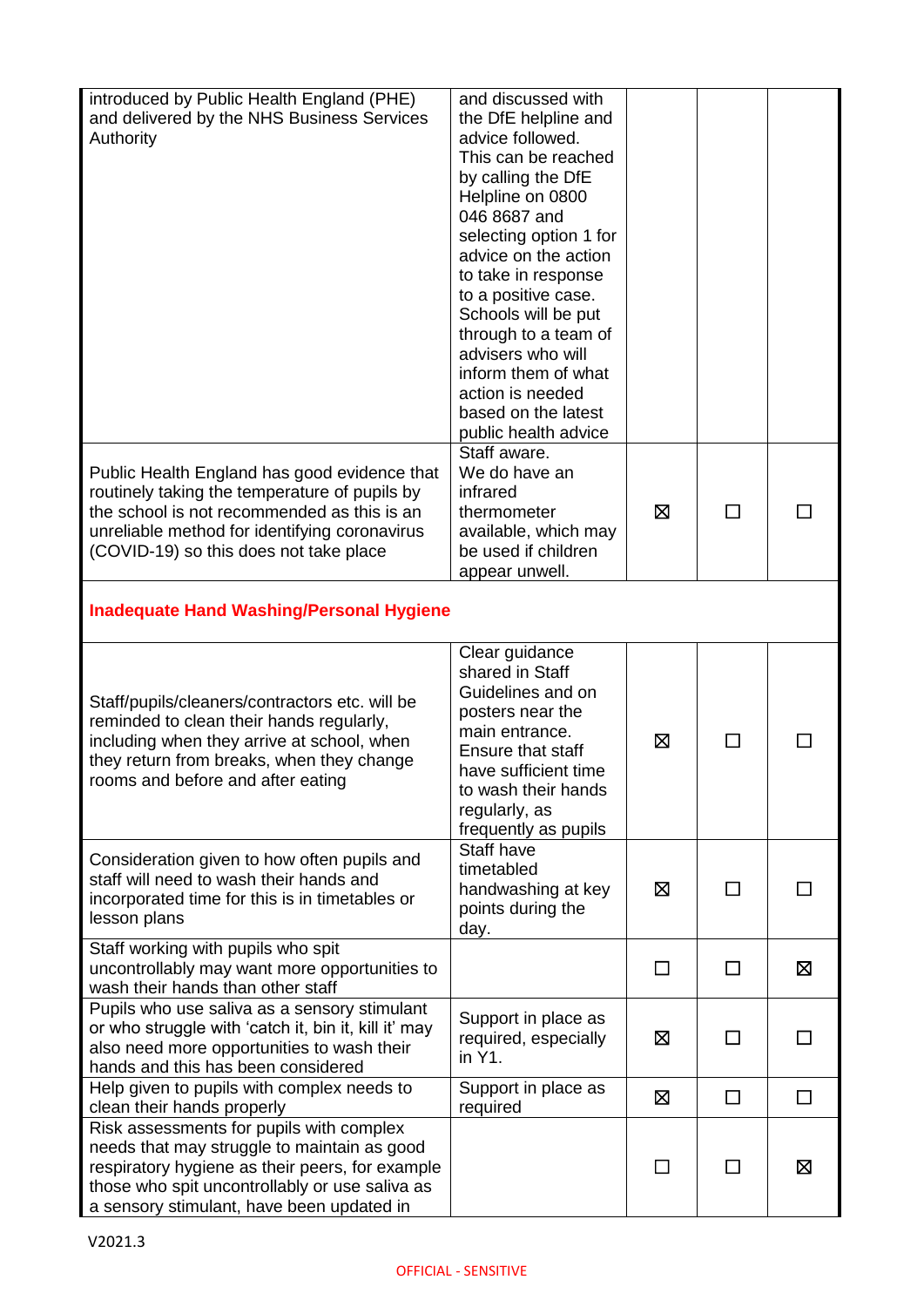| order to support these pupils and the staff<br>working with them                                                                                                                                                                                                                                                          |                                                                                                                                                                                                                                                                                                                                                  |   |                          |        |
|---------------------------------------------------------------------------------------------------------------------------------------------------------------------------------------------------------------------------------------------------------------------------------------------------------------------------|--------------------------------------------------------------------------------------------------------------------------------------------------------------------------------------------------------------------------------------------------------------------------------------------------------------------------------------------------|---|--------------------------|--------|
| Hands are washed with liquid soap & water for<br>a minimum of 20 seconds                                                                                                                                                                                                                                                  | Clear guidance<br>shared in Staff<br>Guidelines and on<br>posters.                                                                                                                                                                                                                                                                               | ⊠ | ΙI                       |        |
| The school has considered whether they have<br>enough hand washing or hand sanitiser<br>'stations' available so that all pupils and staff<br>can clean their hands regularly                                                                                                                                              | All classrooms have<br>their own sinks, plus<br>additional facilities<br>available in toilets.                                                                                                                                                                                                                                                   | ⊠ | □                        | ΙI     |
| Alcohol based hand cleansers/gels can only<br>be used if soap and water are not available,<br>but is not a substitute for hand washing. Such<br>gels MUST ONLY BE USED UNDER CLOSE<br>SUPERVISION. In normal circumstances<br>pupils should not be using alcohol based hand<br>cleansers because of the risk of ingestion | All classrooms have<br>their own sinks, plus<br>additional facilities<br>available in toilets.<br>Skin friendly<br>cleaning wipes can<br>be used as an<br>alternative<br>Before boarding and<br>when leaving the<br>bus, the TA will<br>supervise the use of<br>hand gel for each<br>child.                                                      | ⊠ | П                        |        |
| School has embedded hand washing routines<br>into school culture, supported by behaviour<br>expectations to help ensure younger pupils<br>and those with complex needs understand the<br>need to follow them                                                                                                              | As above, staff have<br>timetabled<br>handwashing at key<br>points during the<br>day.                                                                                                                                                                                                                                                            | ⊠ | $\Box$                   |        |
| The 'catch it, bin it, kill it' approach is very<br>important and is promoted                                                                                                                                                                                                                                             | Clear guidance<br>shared in Staff<br>Guidelines and<br>Home School<br>Agreement.<br>ratrh It<br>Gerras spread easily Always sarry<br>tionals and last them to catch your<br><b>DOUGH OF STORES</b><br>for wwetal frouts on<br>theam. Dispese of your House as soon as<br>irtaca you touch. Clean your hands at<br>abor as you can.<br><b>NHS</b> | ⊠ | $\overline{\phantom{0}}$ |        |
| Disposable tissues are available in each room<br>for both staff and pupil use                                                                                                                                                                                                                                             | Available in every<br>room                                                                                                                                                                                                                                                                                                                       | ⊠ | П                        | П      |
| Bins (ideally lidded pedal bins) for tissues are<br>available in each room                                                                                                                                                                                                                                                | Available in every<br>room and tied off at<br>lunchtime and<br>emptied daily                                                                                                                                                                                                                                                                     | ⊠ | $\Box$                   | $\Box$ |
| School has embedded the 'catch it, bin it, kill it'<br>approach to ensure younger pupils and those<br>with complex needs get this right, and that all<br>pupils understand that this is now part of how<br>the school operates                                                                                            | Staff ensure children<br>use this approach $-$<br>posters in place.<br>The e-bug website<br>contains free                                                                                                                                                                                                                                        | ⊠ |                          |        |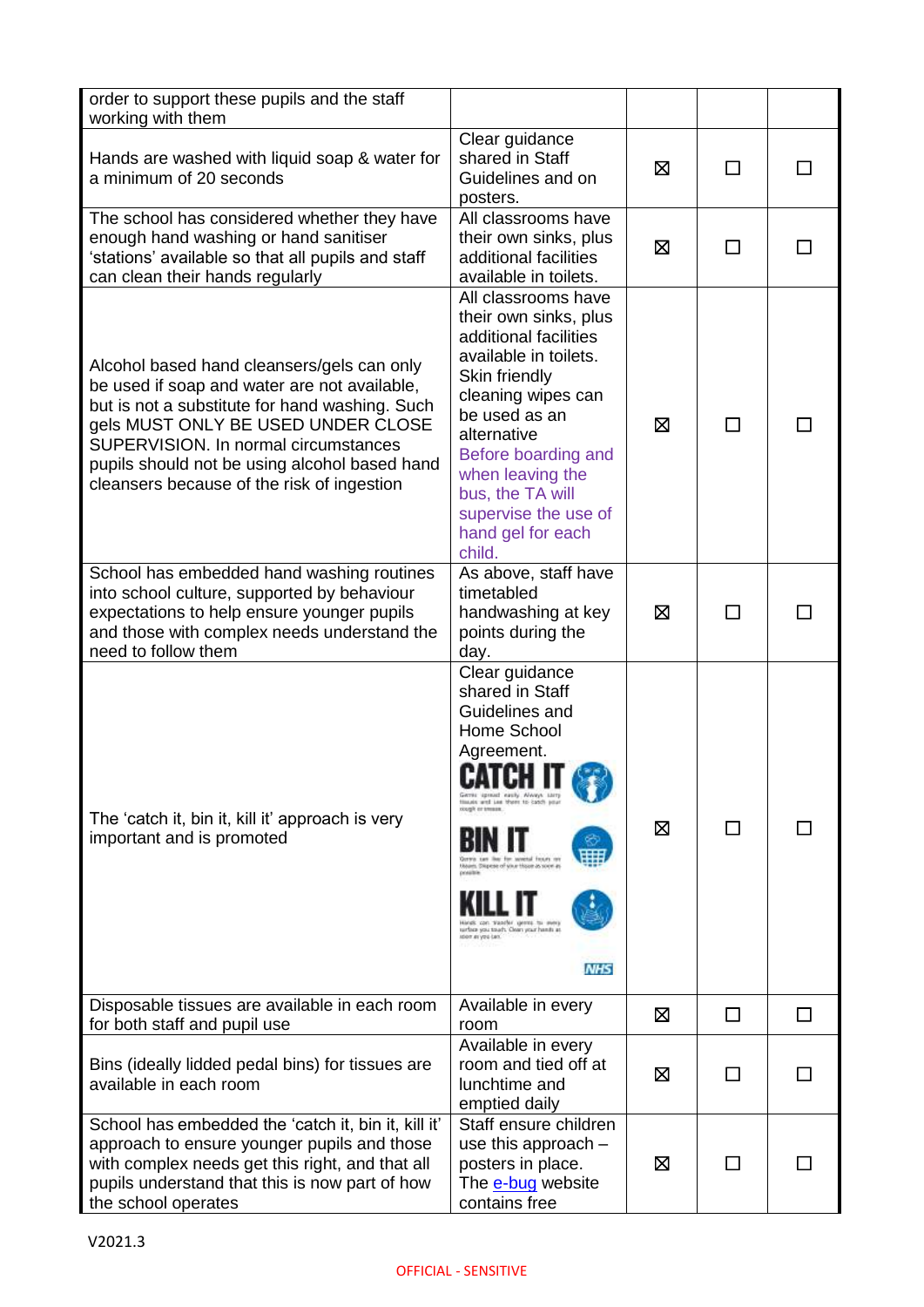|                                                                                                                                                                                                                                            | resources for<br>schools, including<br>materials to<br>encourage good<br>hand and respiratory<br>hygiene                                                                                                                                                                                                                                                                                                                                                                                              |        |        |   |
|--------------------------------------------------------------------------------------------------------------------------------------------------------------------------------------------------------------------------------------------|-------------------------------------------------------------------------------------------------------------------------------------------------------------------------------------------------------------------------------------------------------------------------------------------------------------------------------------------------------------------------------------------------------------------------------------------------------------------------------------------------------|--------|--------|---|
| <b>Inadequate Personal Protection &amp; PPE</b>                                                                                                                                                                                            |                                                                                                                                                                                                                                                                                                                                                                                                                                                                                                       |        |        |   |
| Adults (staff and visitors) in Primary schools<br>DO wear face coverings in areas outside of<br>the classroom                                                                                                                              | Guidelines shared<br>with staff<br>Staff are wearing<br>face coverings in<br>offices and general<br>areas.                                                                                                                                                                                                                                                                                                                                                                                            | ⊠      | ΙI     |   |
| Children in Primary schools do not need to<br>wear a face covering                                                                                                                                                                         | Letters sent to<br>parents and<br>published on<br>website<br>Although children<br>under 11 are exempt<br>from wearing face<br>coverings on the<br>bus, they are<br>welcome to do so if<br>parents feel they can<br>manage and so<br>wish. Those over 11<br>must wear a face<br>covering on the bus.                                                                                                                                                                                                   | ⊠      | П      |   |
| In Secondary schools face coverings should<br>be worn by adults and pupils when moving<br>around the premises, outside of classrooms,<br>such as in corridors and communal areas<br>where social distancing cannot easily be<br>maintained | Some individuals are<br>exempt from<br>wearing face<br>coverings This<br>applies to those<br>who:<br>- cannot put on,<br>wear or remove a<br>face covering<br>because of a<br>physical or mental<br>illness or impairment<br>or disability<br>- speak to or provide<br>assistance to<br>someone who relies<br>on lip reading, clear<br>sound or facial<br>expression to<br>communicate<br>The same<br>exemptions will<br>apply in education<br>settings, and we<br>would expect<br>teachers and other | $\Box$ | $\Box$ | ⊠ |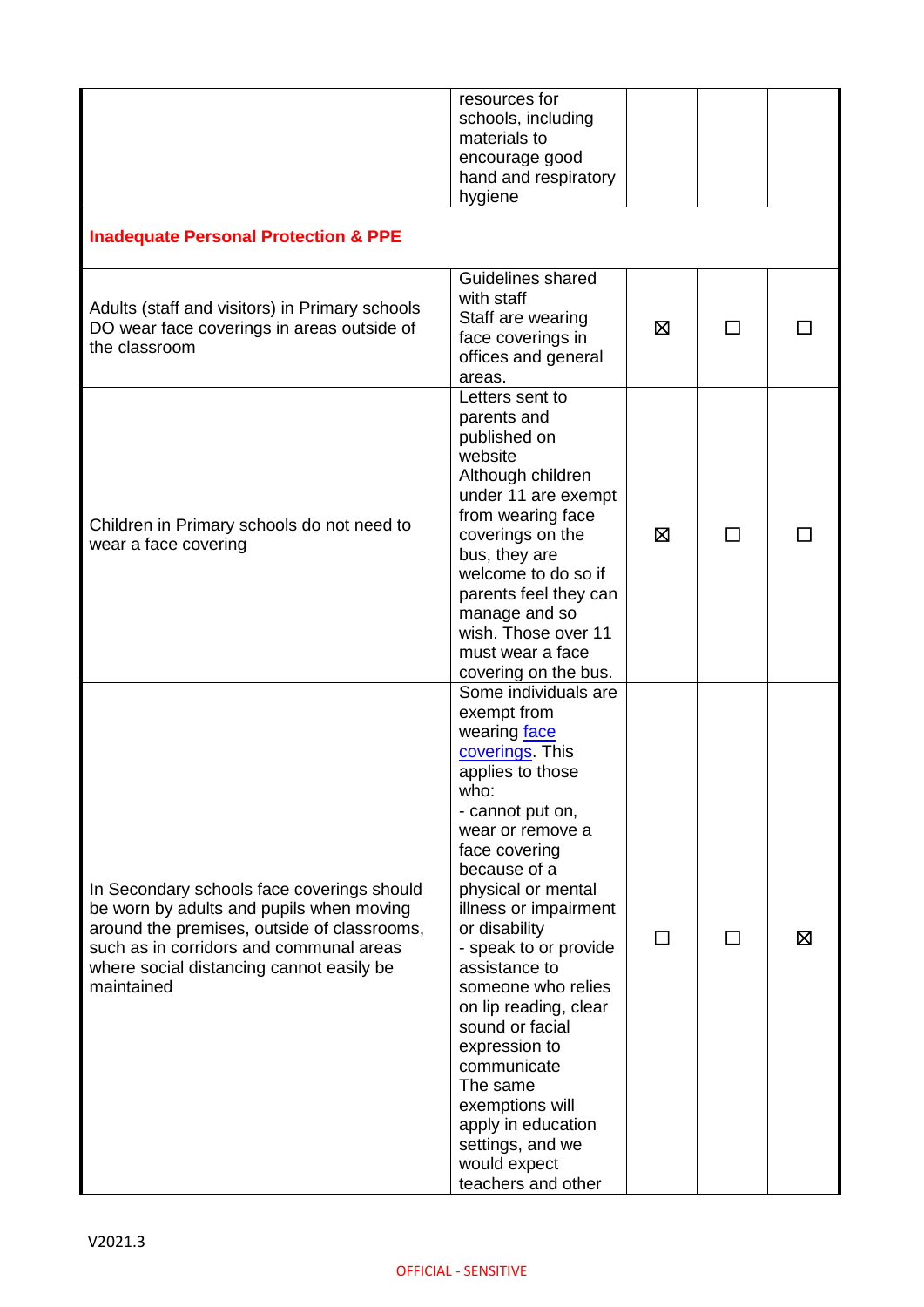|                                                                                                                                                                                                                                                                                                                                                             | staff to be sensitive<br>to those needs.                                                                                                                                                                                                                                                        |   |                |   |
|-------------------------------------------------------------------------------------------------------------------------------------------------------------------------------------------------------------------------------------------------------------------------------------------------------------------------------------------------------------|-------------------------------------------------------------------------------------------------------------------------------------------------------------------------------------------------------------------------------------------------------------------------------------------------|---|----------------|---|
| In Secondary schools face coverings should<br>be worn in classrooms or during activities<br>where social distancing cannot be maintained<br>These measures will be in place until<br>Easter when it will be reviewed                                                                                                                                        | This does not apply<br>in situations where<br>wearing a face<br>covering would<br>impact on the ability<br>to take part in<br>exercise or<br>strenuous activity,<br>for example in PE<br>lessons                                                                                                | П | П              | ⊠ |
| Transparent face coverings can also be worn,<br>but only to assist communication with<br>someone who relies on lip reading, clear<br>sound or facial expression to communicate                                                                                                                                                                              |                                                                                                                                                                                                                                                                                                 |   |                | ⊠ |
| Face visors or shields are not routinely worn<br>as an alternative to face coverings                                                                                                                                                                                                                                                                        | Staff aware<br>Visors may protect<br>against droplet<br>spread in specific<br>circumstances but<br>are unlikely to be<br>effective in<br>preventing aerosol<br>transmission, and<br>therefore in a school<br>environment are<br>unlikely to offer<br>appropriate<br>protection to the<br>wearer | ⊠ | ΙI             |   |
| Face coverings do not need to be worn by<br>pupils when outdoors on the premises                                                                                                                                                                                                                                                                            | Letters sent to<br>parents and<br>published on<br>website                                                                                                                                                                                                                                       | ⊠ |                |   |
| Those who rely on visual signals for<br>communication, or communicate with or<br>provide support to such individuals, are<br>currently exempt from any requirement to<br>wear face coverings in schools or in public<br>places                                                                                                                              | Parents who are<br>exempt inform staff                                                                                                                                                                                                                                                          | ⊠ |                |   |
| Pupils are instructed to:<br>• not touch the front of their face covering<br>during use or when removing it<br>• dispose of temporary face coverings in a<br>'black bag' waste bin (not recycling bin)<br>• place reusable face coverings in a plastic<br>bag they can take home with them<br>• wash their hands again before heading to<br>their classroom | Discussed during<br>assemblies.                                                                                                                                                                                                                                                                 | ⊠ | $\blacksquare$ |   |
| Clear instructions are provided to staff and<br>pupils on how to put on, remove, store and<br>dispose of face coverings, to avoid<br>inadvertently increasing the risks of<br>transmission                                                                                                                                                                  | Discussed during<br>staff meetings and in<br>assemblies.                                                                                                                                                                                                                                        | ⊠ | ΙI             |   |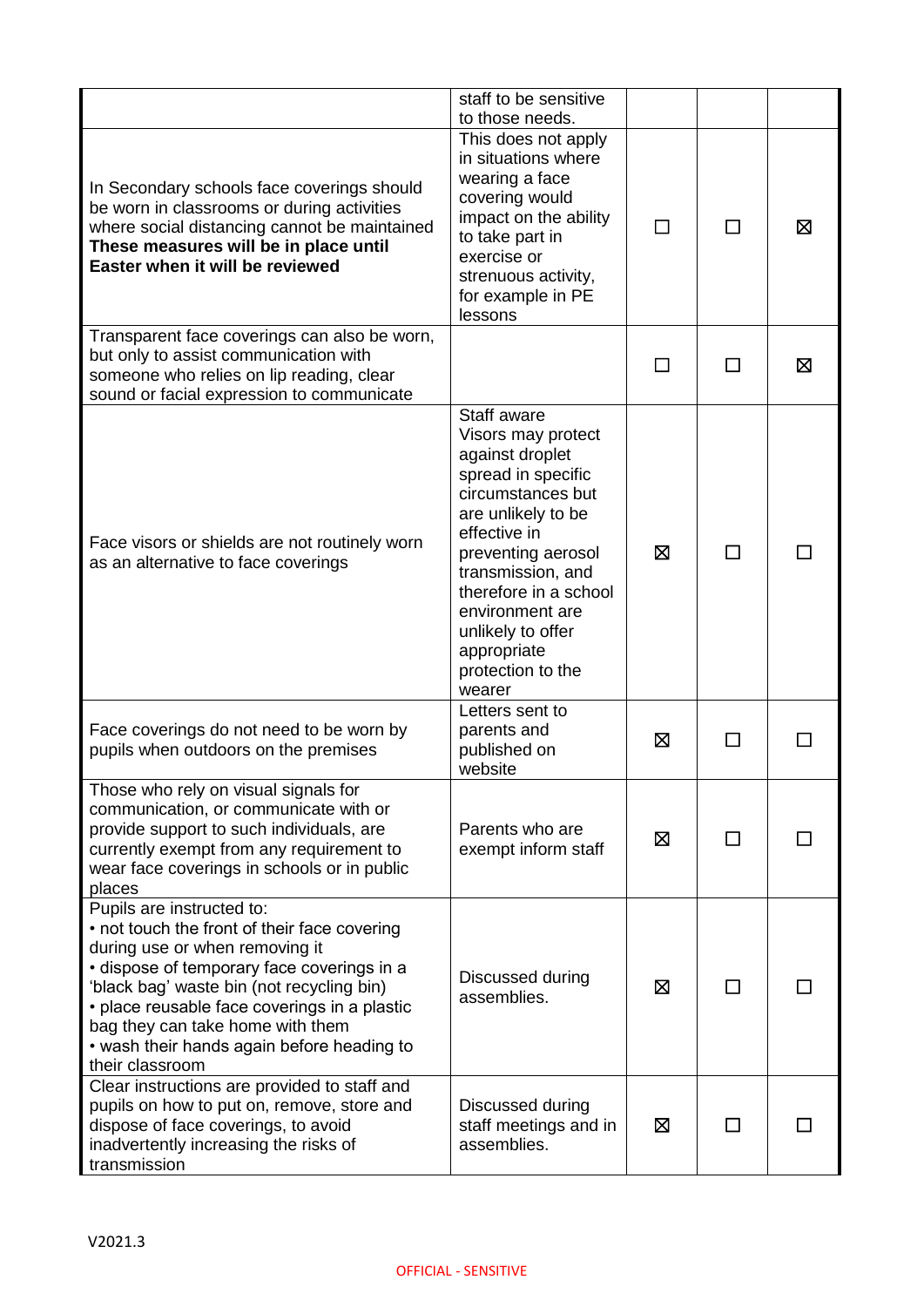| Safe wearing of face coverings requires<br>cleaning of hands before and after touching -<br>including to remove or put them on $-$ and the<br>safe storage of them in individual, sealable<br>plastic bags between use                                                                                                                                                                                                                                                                                                                                                                       | Discussed during<br>staff meetings and in<br>assemblies.                                                                                                                                                  | ⊠       | $\Box$ |             |
|----------------------------------------------------------------------------------------------------------------------------------------------------------------------------------------------------------------------------------------------------------------------------------------------------------------------------------------------------------------------------------------------------------------------------------------------------------------------------------------------------------------------------------------------------------------------------------------------|-----------------------------------------------------------------------------------------------------------------------------------------------------------------------------------------------------------|---------|--------|-------------|
| Where a face covering becomes damp, it<br>should not be worn and the face covering<br>should be replaced carefully                                                                                                                                                                                                                                                                                                                                                                                                                                                                           | Staff aware<br>Staff and pupils may<br>consider bringing a<br>spare face covering<br>to wear if their face<br>covering becomes<br>damp during the day<br>We have a small<br>supply of masks<br>available. | ⊠       | П      |             |
| Where anybody is struggling to access a face<br>covering, or where they are unable to use their<br>face covering due to having forgotten it or it<br>having become soiled or unsafe, the school<br>has taken steps to have a small contingency<br>supply available to meet such needs                                                                                                                                                                                                                                                                                                        | We have a small<br>supply of masks<br>available.                                                                                                                                                          | ⊠       |        |             |
| School has a process for when face coverings<br>are worn within the school and how they<br>should be removed                                                                                                                                                                                                                                                                                                                                                                                                                                                                                 | Staff aware and N/A<br>for pupils.<br>This procedure<br>should be<br>communicated<br>clearly to pupils and<br>staff                                                                                       | ⊠       | ΙI     |             |
| Adjustments to be made for pupils with SEND<br>who may be distressed if required to remove a<br>face covering against their wishes                                                                                                                                                                                                                                                                                                                                                                                                                                                           |                                                                                                                                                                                                           | $\Box$  | $\Box$ | ⊠           |
| PPE will need to be worn by a member of staff<br>if a pupil becomes unwell with symptoms of<br>coronavirus while in their setting and needs<br>direct personal care until they can return<br>home. A face mask should be worn by the<br>supervising adult if a distance of 2 metres<br>cannot be maintained. If contact with the pupil<br>is necessary, then gloves, an apron and a<br>face mask should be worn by the supervising<br>adult. If there is a risk of splashing to the eyes,<br>for example from coughing, spitting, or<br>vomiting, then eye protection should also be<br>worn | PPE available in the<br>main office.<br>safe working in<br>education, childcare<br>and children's social<br>care                                                                                          | ⊠       |        |             |
| PPE for coronavirus (COVID-19) is required<br>when performing aerosol generating<br>procedures (AGPs)                                                                                                                                                                                                                                                                                                                                                                                                                                                                                        |                                                                                                                                                                                                           | $\perp$ | П      | $\boxtimes$ |
| When working with children and young people<br>who cough, spit or vomit but do not have<br>coronavirus (COVID-19) symptoms, only any<br>PPE that would be routinely worn, is worn                                                                                                                                                                                                                                                                                                                                                                                                            | Staff aware                                                                                                                                                                                               | ⊠       | □      |             |
| <b>Visitors, Contractors &amp; Spread of Coronavirus</b>                                                                                                                                                                                                                                                                                                                                                                                                                                                                                                                                     |                                                                                                                                                                                                           |         |        |             |
| All visitors and contractors must make pre-<br>arranged appointments or they will not be<br>allowed on site                                                                                                                                                                                                                                                                                                                                                                                                                                                                                  | All visits must be<br>pre-booked and                                                                                                                                                                      | ⊠       | $\Box$ |             |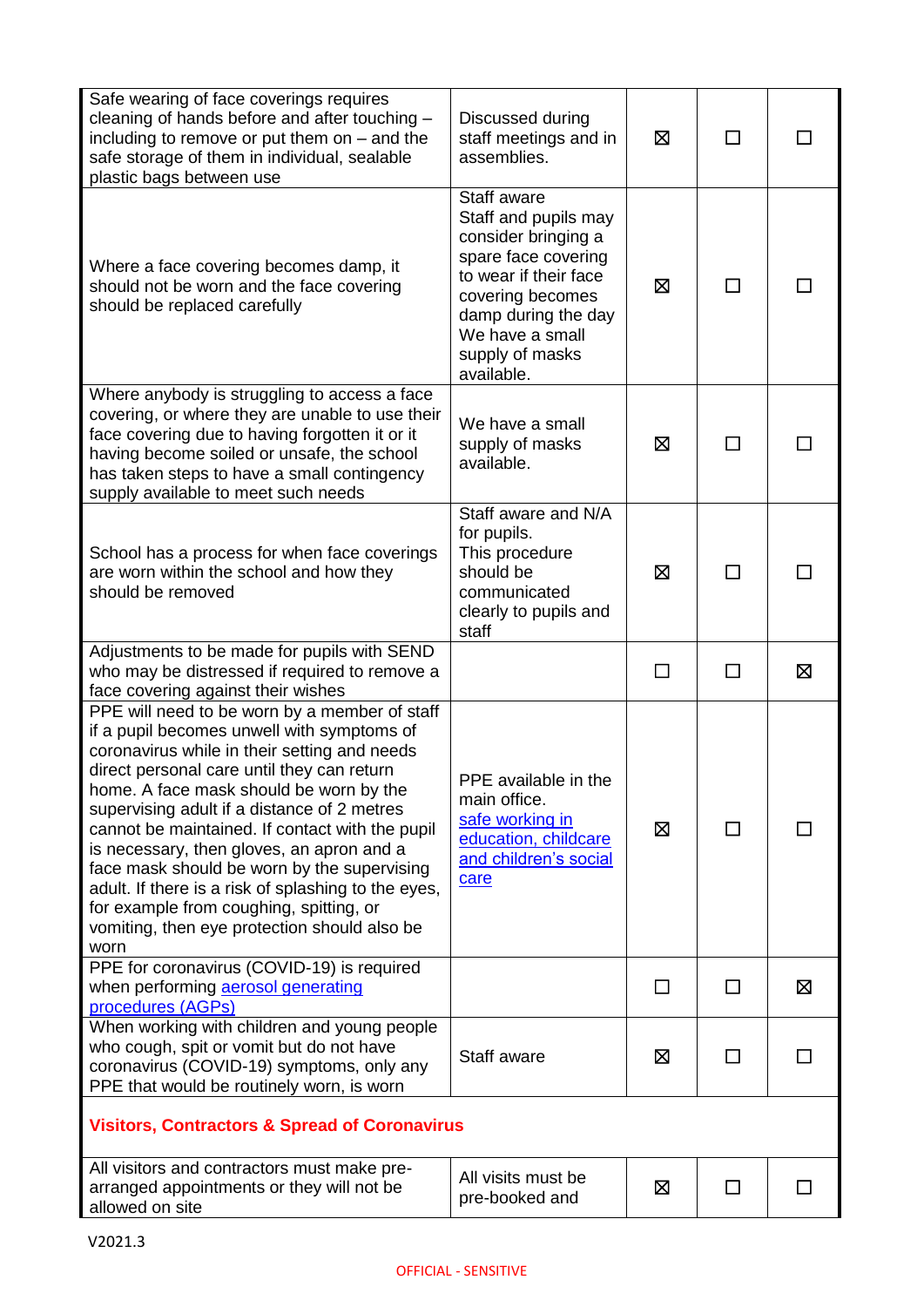|                                                                                                                                                                                                                                           | approved by the<br><b>EHT</b>                                                                                                                                                                                                                                                                                                                                                                                                        |   |   |                |
|-------------------------------------------------------------------------------------------------------------------------------------------------------------------------------------------------------------------------------------------|--------------------------------------------------------------------------------------------------------------------------------------------------------------------------------------------------------------------------------------------------------------------------------------------------------------------------------------------------------------------------------------------------------------------------------------|---|---|----------------|
| School ensures site guidance on physical<br>distancing and hygiene is explained to visitors<br>and contractors on or before arrival                                                                                                       | In place                                                                                                                                                                                                                                                                                                                                                                                                                             | ⊠ | П | $\blacksquare$ |
| Where visits can happen outside of school<br>hours, they are arranged as such                                                                                                                                                             | In place                                                                                                                                                                                                                                                                                                                                                                                                                             | ⊠ | П | П              |
| Contractors to attend by agreement only after<br>school have satisfied themselves that it is<br>necessary for the visit to take place at that<br>time and that all required controls are in place<br>to allow the work to continue safely | All visits must be<br>pre-booked and<br>approved by the<br><b>EHT</b>                                                                                                                                                                                                                                                                                                                                                                | ⊠ |   |                |
| Contractors to provide updated risk<br>assessment prior to visit which includes their<br>own controls round infection spread<br>prevention                                                                                                | All contractors<br>already expected to<br>provide RAs<br>Times of visits may<br>need to be adapted<br>to take in to account<br>the ability to<br>maintain appropriate<br>social distancing<br>measures and<br>availability of<br>resources to<br>effectively clean<br>following the visits                                                                                                                                           | ⊠ |   |                |
| As normal, school engages with their local<br>immunisation providers to provide<br>immunisation programmes on site, ensuring<br>these are delivered in keeping with the<br>school's control measures                                      | In place<br>These programmes<br>are essential for<br>children's health and<br>wellbeing                                                                                                                                                                                                                                                                                                                                              | ⊠ |   |                |
| A record is kept of all visitors with sufficient<br>detail to support rapid contact tracing if<br>required by NHS Test and Trace.                                                                                                         | Already in place -<br>electronic sign in<br>system                                                                                                                                                                                                                                                                                                                                                                                   | ⊠ | П |                |
| <b>Inadequate Ventilation</b>                                                                                                                                                                                                             |                                                                                                                                                                                                                                                                                                                                                                                                                                      |   |   |                |
| Occupied spaces must always be well<br>ventilated and a comfortable teaching<br>environment maintained                                                                                                                                    | Windows will be kept<br>open and doors if<br>safe to do so - Clear<br>guidance shared in<br><b>Staff Guidelines.</b><br>Any fans will be left<br>on during the day.<br>This can be<br>achieved by a<br>variety of measures<br>including:<br>mechanical<br>ventilation systems<br>- these should be<br>adjusted to increase<br>the ventilation rate<br>wherever possible,<br>and checked to<br>confirm that normal<br>operation meets | ⊠ |   |                |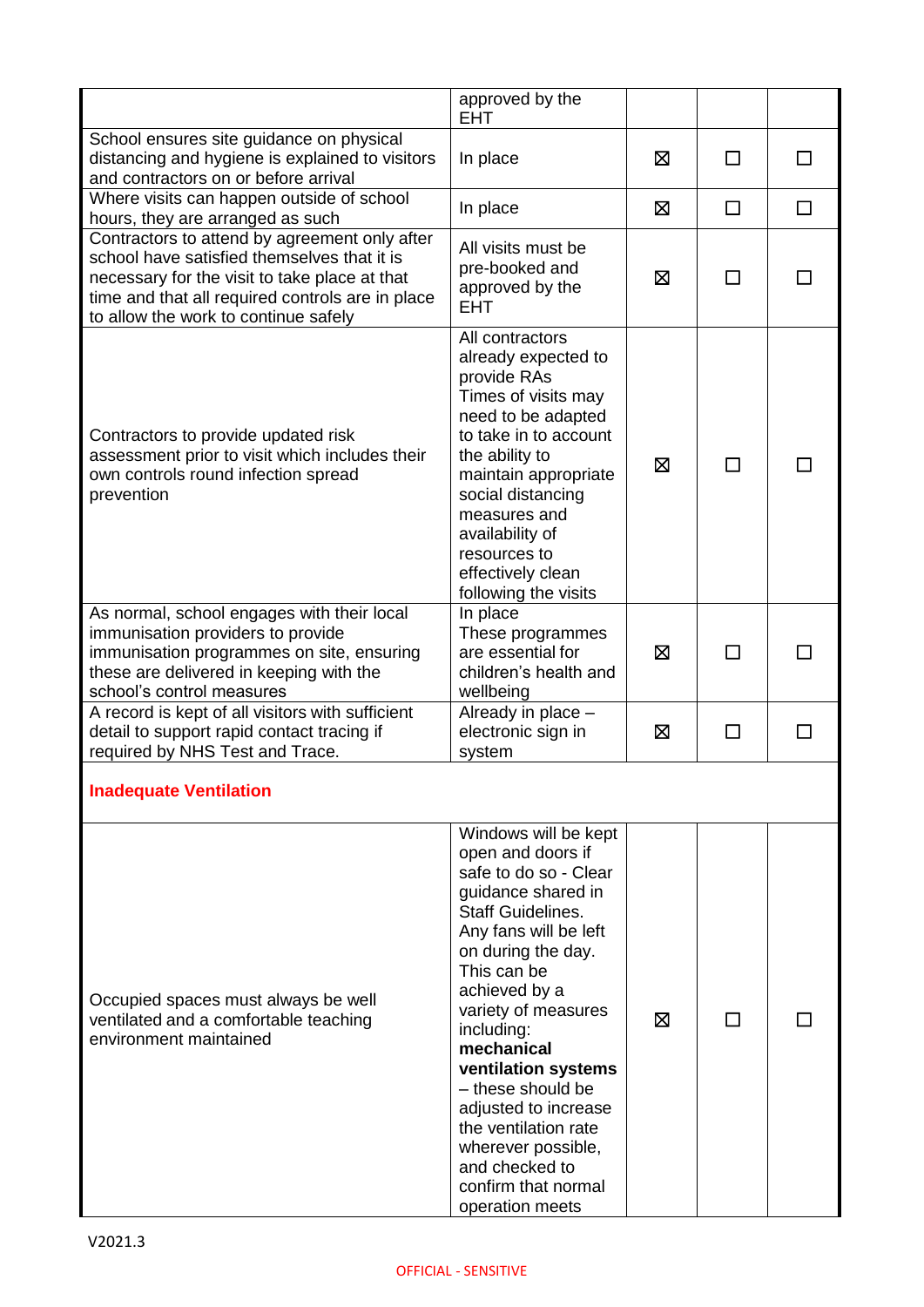|                                                                                                                                                                         | current guidance (if<br>possible, systems<br>should be adjusted<br>to full fresh air or, if<br>not, then systems<br>should be operated<br>as normal as long as<br>they are within a<br>single room and<br>supplemented by an<br>outdoor air supply)                                   |   |        |   |
|-------------------------------------------------------------------------------------------------------------------------------------------------------------------------|---------------------------------------------------------------------------------------------------------------------------------------------------------------------------------------------------------------------------------------------------------------------------------------|---|--------|---|
| Ventilate spaces with outdoor air                                                                                                                                       | Windows will be kept<br>open and doors if<br>safe to do so - Clear<br>guidance shared in<br><b>Staff Guidelines.</b><br><b>Natural ventilation</b><br>- if necessary<br>external opening<br>doors may also be<br>used provided this<br>doesn't compromise<br>safeguarding<br>measures | ⊠ | П      |   |
| Where possible, occupied room windows<br>should be open                                                                                                                 | Windows will be kept<br>open if safe to do so<br>- Clear guidance<br>shared in Staff<br>Guidelines.                                                                                                                                                                                   | ⊠ | $\Box$ |   |
| Switch air handling units with recirculation to<br>100% outdoor air where this is not possible,<br>systems are operated as normal                                       | Further advice on<br>this can be found in<br><b>Health and Safety</b><br>Executive guidance<br>on air conditioning<br>and ventilation<br>during the<br>coronavirus<br>outbreak and CIBSE<br>coronavirus (COVID-<br>19) advice.                                                        |   |        | 区 |
| Prop doors open, where safe to do so (bearing<br>in mind fire safety and safeguarding), to limit<br>use of door handles and assist with creating a<br>throughput of air | Doors are propped<br>open where possible<br>to minimise touching<br>them.<br>Fire doors must not<br>be propped open<br>unless they have a<br>self-closing hold<br>open device fitted                                                                                                  | ⊠ | П      |   |
| In cold weather where the school heating<br>system is activated, windows are open to<br>provide trickle ventilation rather than being<br>fully open                     | Where possible<br>windows are partially<br>open if the heating is<br>on. Discussed at<br>staff briefing.<br>natural ventilation<br>- opening windows                                                                                                                                  | ⊠ | ΙI     |   |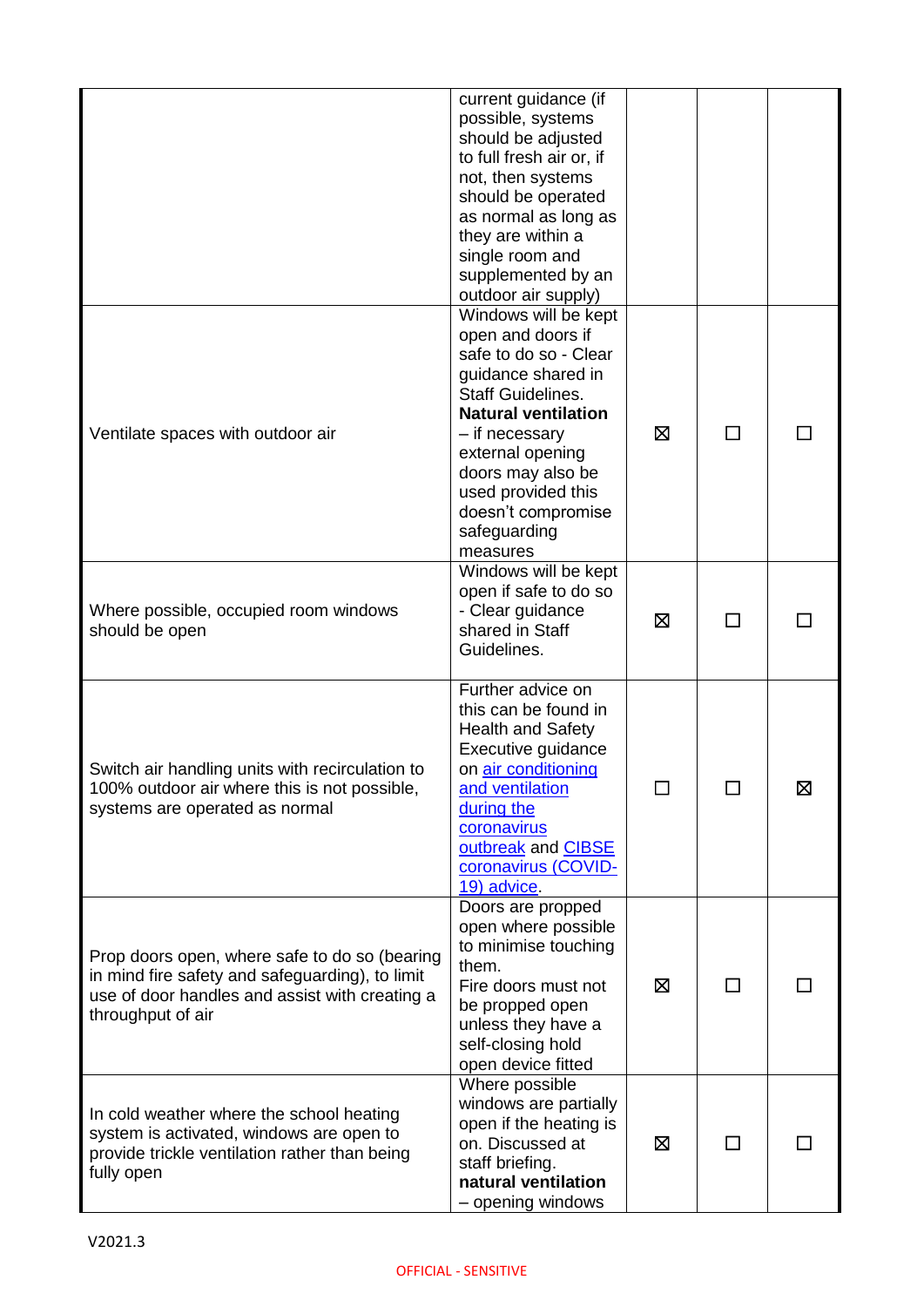|                                                                                                                                                       | (in cooler weather<br>windows should be<br>opened just enough<br>to provide constant<br>background<br>ventilation, and<br>opened more fully<br>during breaks to<br>purge the air in the<br>space)   |   |    |   |
|-------------------------------------------------------------------------------------------------------------------------------------------------------|-----------------------------------------------------------------------------------------------------------------------------------------------------------------------------------------------------|---|----|---|
| Consideration given to opening high level<br>windows in preference to low level to reduce<br>draughts                                                 | Where possible high<br>windows are used.<br>Discussed at staff<br>briefing.                                                                                                                         | ⊠ | П  |   |
| Consideration given to only opening every<br>other window instead of all windows when the<br>heating is activated                                     | Where possible<br>alternate windows<br>are used, when the<br>heating is on.<br>Discussed at staff<br>briefing.                                                                                      | ⊠ | ΙI |   |
| The school offers flexibility to allow additional,<br>suitable indoor clothing                                                                        | Children are asked<br>to wear their school<br>uniform but parents<br>are asked to ensure<br>children wear<br>additional base<br>layers - Letter sent.<br>For more information<br>see School uniform | ⊠ | П  |   |
| Furniture rearranged where possible to avoid<br>direct drafts                                                                                         | Staff have been<br>asked to consider<br>this.                                                                                                                                                       | ⊠ | П  |   |
| Heating should be used as necessary to<br>ensure comfort levels are maintained<br>particularly in occupied spaces                                     | Already in place                                                                                                                                                                                    | ⊠ | П  |   |
| When heating is activated and windows are on<br>trickle vent, consideration is given to<br>employing desk fans to move any stagnant<br>pockets of air | Staff were asked to<br>consider this but<br>didn't feel that desk<br>fans were<br>necessary.<br>Desk fans are<br>pointed away from<br>people and pointed<br>at walls etc.                           | П | П  | ⊠ |
| If school needs to use additional heaters they<br>only use sealed, oil filled electric heaters                                                        | Not required as we<br>have under floor<br>heating and back up<br>electric wall heaters<br>in place.<br>Electric fan heaters<br>used sparingly due<br>to increased fire and<br>electrical risk       |   | ΙI | ⊠ |
| <b>Arrangements for Boarding Schools During Pandemic</b>                                                                                              |                                                                                                                                                                                                     |   |    |   |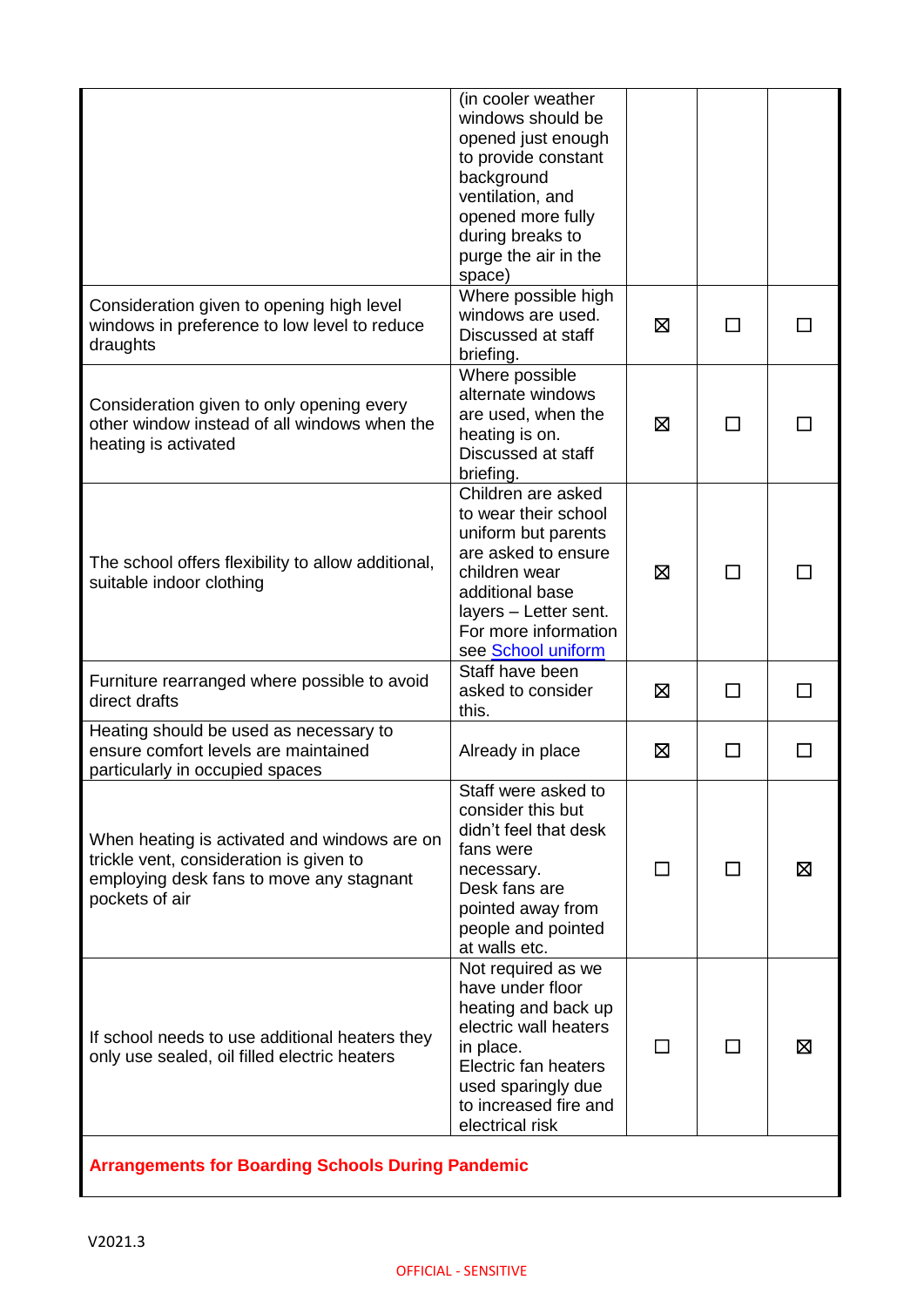| Where pupils travel from abroad to attend<br>boarding schools, the school needs to plan for<br>their collection and transfer from their point of<br>arrival                                                                                                                                                                      | Schools need to have<br>plans in place for the<br>collection and<br>transfer of these<br>pupils to school,<br>which need to be<br>explained to pupils<br>and their parents<br>before they travel.<br>Advice to help<br>schools, pupils and<br>parents is provided in<br>residential settings<br>with international<br>students guidance<br>and in how to self-<br>isolate when traveling<br>to the UK guidance |         | $\Box$ | ⊠ |
|----------------------------------------------------------------------------------------------------------------------------------------------------------------------------------------------------------------------------------------------------------------------------------------------------------------------------------|----------------------------------------------------------------------------------------------------------------------------------------------------------------------------------------------------------------------------------------------------------------------------------------------------------------------------------------------------------------------------------------------------------------|---------|--------|---|
| Where they have travelled from, or have<br>stopped at, a country or territory that is not on<br>the travel corridors list, pupils will be required<br>to self-isolate for 10 days from the day they<br>leave a non-exempt country or territory to<br>travel to the UK                                                            | Where suitable,<br>pupils can self-<br>isolate at their<br>boarding school                                                                                                                                                                                                                                                                                                                                     |         | П      | ⊠ |
| Boarding pupils can be in one group<br>residentially and another during the school day                                                                                                                                                                                                                                           |                                                                                                                                                                                                                                                                                                                                                                                                                | $\perp$ | □      | ⊠ |
| It is accepted that boarding pupils will mix<br>during sociable time                                                                                                                                                                                                                                                             |                                                                                                                                                                                                                                                                                                                                                                                                                | $\Box$  | □      | ⊠ |
| If a child in a boarding school shows<br>symptoms, they should initially self-isolate in<br>their residential setting household. Most<br>children will benefit from self-isolating in their<br>boarding house so that their usual support can<br>continue. Others will benefit more from self-<br>isolating in their family home | <b>Guidance on</b><br>isolation for<br>residential<br>educational settings.                                                                                                                                                                                                                                                                                                                                    | П       | $\Box$ | 区 |
| Boarding pupils should not use public<br>transport if they are symptomatic                                                                                                                                                                                                                                                       | If arranging their<br>return to their family<br>home to isolate,<br>schools should<br>follow advice on<br>transport<br>arrangements in the<br>safe working in<br>education childcare<br>and childrens social<br>care settings<br>guidance                                                                                                                                                                      | $\Box$  | ΙI     | ⊠ |
| In the case of any localised outbreaks, we<br>expect them to keep the residential provision<br>open if at all possible                                                                                                                                                                                                           | Decisions will be<br>made on a case-by-<br>case basis.<br>They will need to<br>remain open to<br>those who:<br>-have particular<br>needs that cannot<br>be accommodated<br>safely at home                                                                                                                                                                                                                      |         | ⊓      | ⊠ |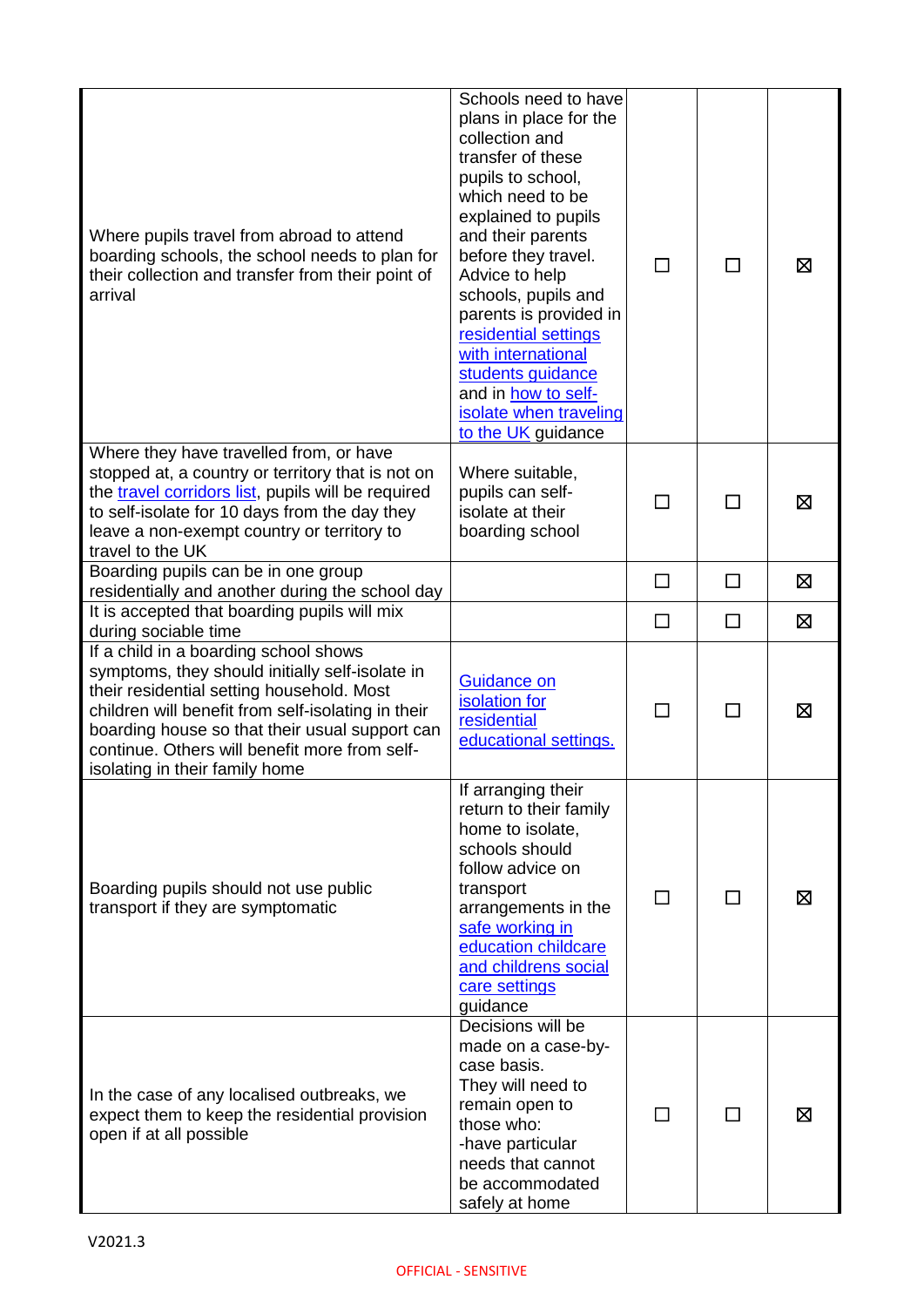|                                |                                                                                 |                     | -do not have suitable |             |                 |                               |              |                    |
|--------------------------------|---------------------------------------------------------------------------------|---------------------|-----------------------|-------------|-----------------|-------------------------------|--------------|--------------------|
|                                |                                                                                 | alternative         | accommodation         |             |                 |                               |              |                    |
|                                |                                                                                 |                     |                       |             |                 |                               |              |                    |
|                                | School maintain safe staff ratios, particularly                                 |                     | Settings should       |             |                 |                               |              |                    |
|                                | for those pupils or students whose needs                                        |                     | prioritise staffing   |             |                 |                               |              |                    |
|                                | mean that they are safer remaining in the                                       |                     | towards the most      |             | ΙI              |                               | ΙI           | ⊠                  |
| setting than returning home    |                                                                                 |                     | vulnerable pupils     |             |                 |                               |              |                    |
|                                |                                                                                 | and students        |                       |             |                 |                               |              |                    |
|                                |                                                                                 |                     |                       |             |                 |                               |              |                    |
|                                |                                                                                 |                     |                       |             |                 |                               |              |                    |
|                                | Have you consulted with the people/representatives undertaking the              |                     |                       |             |                 | Yes $\boxtimes$               |              | No $\square$       |
|                                | activity as part of the preparation of this risk assessment                     |                     |                       |             |                 |                               |              |                    |
|                                | What is the level of risk for this activity/situation with existing control     |                     |                       |             | <b>High</b>     |                               | <b>Med</b>   | Low                |
| measures                       |                                                                                 |                     |                       |             | ⊠               |                               |              |                    |
|                                |                                                                                 |                     |                       |             |                 |                               |              |                    |
|                                | Is the risk adequately controlled with existing control measures                |                     |                       |             |                 | Yes $\square$                 |              | $No \n  \boxtimes$ |
|                                | Have you identified any further control measures needed to control              |                     |                       |             |                 |                               |              |                    |
|                                |                                                                                 |                     |                       |             |                 | Yes $\boxtimes$               |              | $No$ $\square$     |
|                                | the risk and recorded them in the action plan                                   |                     |                       |             |                 |                               |              |                    |
|                                | <b>ACTION PLAN</b> (insert additional rows if required)                         |                     |                       |             |                 | To be actioned by             |              |                    |
|                                | Further control measures to reduce risks so far as is<br>reasonably practicable |                     |                       | <b>Name</b> |                 |                               | Date         |                    |
|                                | Whilst our usual Fire Evacuation procedures apply,                              |                     |                       |             |                 | In place                      |              |                    |
|                                | staff know to stay in their bubbles and socially                                |                     |                       |             |                 |                               |              |                    |
|                                |                                                                                 |                     |                       |             |                 |                               |              |                    |
|                                | distance between bubbles as in the Staff                                        |                     |                       |             |                 |                               |              |                    |
| Guidelines.                    |                                                                                 |                     |                       |             |                 |                               |              |                    |
|                                | Staff will administer First Aid within bubbles.                                 |                     |                       |             |                 | In place                      |              |                    |
| distancing in outdoor areas.   | Use 'spots' and signage to support social                                       |                     |                       |             | In place        |                               |              |                    |
|                                | Ensure antibac wipes are available in the                                       |                     |                       |             |                 |                               |              |                    |
|                                | staffroom, by the photocopier and toilets.                                      |                     |                       |             |                 | In place                      |              |                    |
|                                | Ensure Milton sterilising fluid is available for                                |                     |                       |             |                 | In place                      |              |                    |
|                                | equipment that children put in their mouths,                                    |                     |                       |             |                 |                               |              |                    |
|                                | including water bottles and resources.                                          |                     |                       |             |                 |                               |              |                    |
|                                | Leadership/Admin staff to use own kettle in own                                 |                     |                       |             |                 | In place                      |              |                    |
| offices if possible.           |                                                                                 |                     |                       |             |                 |                               |              |                    |
|                                | State overall risk level assigned to the task AFTER implementation of           |                     |                       |             |                 |                               | <b>Med</b>   | Low                |
|                                | control and action plan measures taken as a result of this risk                 |                     |                       |             | <b>High</b>     |                               |              |                    |
| assessment                     |                                                                                 |                     |                       |             | H               |                               | ⊠            |                    |
|                                |                                                                                 |                     |                       |             |                 |                               |              |                    |
|                                | Is such a risk level deemed to be as low as reasonably practical?               |                     |                       |             |                 | Yes $\boxtimes$               |              | No <sub>1</sub>    |
|                                | Is activity still acceptable with this level of risk?                           |                     |                       |             | Yes $\boxtimes$ |                               | No $\square$ |                    |
|                                | If no, has this been escalated to senior leadership team?                       |                     |                       |             |                 | Yes $\square$                 |              | No $\square$       |
| Assessor(s):                   |                                                                                 |                     |                       |             |                 |                               |              |                    |
|                                | <b>Mrs K. Williamson</b>                                                        |                     |                       |             |                 |                               |              |                    |
| <b>Position(s):</b>            | <b>Executive Headteacher</b>                                                    | Signature(s):       |                       |             | KWilliamson     |                               |              |                    |
|                                |                                                                                 |                     |                       |             |                 |                               |              |                    |
|                                |                                                                                 |                     |                       |             |                 |                               |              |                    |
|                                |                                                                                 |                     |                       |             |                 | 15.03.2021                    |              |                    |
| Date:                          | 02.03.2021                                                                      | <b>Review Date:</b> |                       |             |                 | <b>Weekly review in staff</b> |              |                    |
|                                |                                                                                 |                     |                       |             |                 | briefings                     |              |                    |
| <b>Distribution: ALL STAFF</b> |                                                                                 |                     |                       |             |                 |                               |              |                    |
|                                |                                                                                 |                     |                       |             |                 |                               |              |                    |